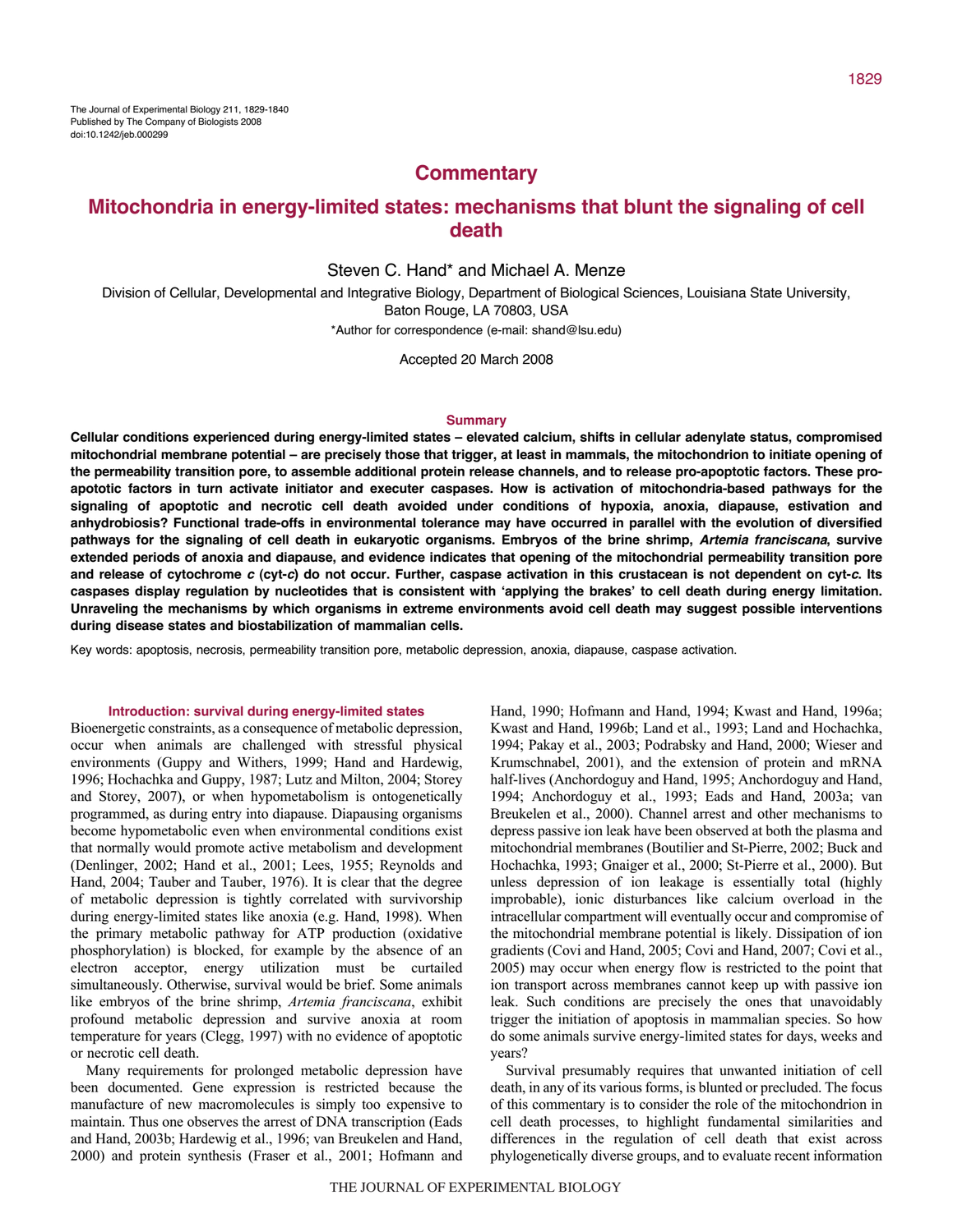that indicates 'putting the brakes' on apoptosis is a critical event for cell survival during energy-limited states. Current data do not permit a comprehensive evolutionary analysis of the regulation of cell death (cf. Zmasek et al., 2007). However, an emerging picture is that some regulatory systems for controlling cell death are more sensitive to energy disruption than others. For example, a relatively modest compromise in calcium homeostasis may trigger apoptosis in mammals, whereas severe energy limitation may not initiate apoptosis in certain non-mammalian species. A character trait, like prolonged tolerance to anoxia, may be a consequence, in part, of the specific characteristics of apoptosis that are operative across species. Functional trade-offs in environmental tolerance may have occurred in parallel with the evolution of diversified pathways for the signaling of cell death in eukaryotic organisms.

#### **Categories of cell death**

Some confusion in nomenclature results from the fact that types of cell death historically are defined by morphological criteria without a precise reference to a biochemical mechanism (Kroemer et al., 2005). With an increased understanding of the multiple biochemical subroutines leading to cell death, especially in mammals, more mechanism-based definitions have appeared, sometimes leading to, in our opinion, less appealing constructs such as 'programmed necrosis' (Edinger and Thompson, 2004; Melino et al., 2005). Regardless of the specific category, cells eventually pass a point of no return (when rescue is no longer possible), which may or may not coincide with bioenergetic catastrophe depending on the specific cell death pathway executed. Biochemical reactions that occur after the point of no return may be either completely unregulated or highly orchestrated for some interval of time.

#### Apoptosis, necrosis, autophagy

Up to 11 different types of cell death have been defined, and the classification of cell death subroutines is an ongoing subject (Melino et al., 2005). For our purposes here, we will distinguish two major forms of cell death: programmed cell death (PCD) and necrosis. As the name denotes, PCD involves the execution of a genetic program, requires at least some minimal level of ATP to be executed in an orderly fashion and is characterized by cell shrinkage (Table1). The cell is destroyed without the release of breakdown products into the extracellular space. Necrosis is characterized by a more severe disruption of bioenergetics, cellular swelling and eventual rupture. In contrast to PCD, cellular contents are released during necrosis and can inflame/activate other neighboring cells, thereby spreading the necrotic region. While autophagy is considered by some as a distinct type of PCD, it is in our view more appropriately viewed as a rescue mechanism in times of starvation, when the cell recycles internal components within double-membrane vesicles for the purpose of nutritional gain. Under severe nutrient limitation, cell death may occur simultaneously with autophagy, rather than as a result of autophagy (Lum et al., 2005).

as a mechanism to remove cells during development, differentiation and tissue remodeling. The intrinsic pathway occurs as a response to moderate perturbation of intracellular homeostasis by various cellular stresses [e.g. increased reactive oxygen species (ROS) formation, xenobiotics, hypoxia/anoxia, viral or bacterial proteins, and accumulation of misfolded proteins] (Ferri and Kroemer, 2001). The mitochondrion is an important integrator of both pathways (although not essential for all modes of extrinsic cell death), and plays a leading role in the amplification of the death signal.

## **Mitochondrial involvement in cell death and comparison of pathways**

Correlations that implicated mitochondrial involvement in apoptosis have accumulated for some time (for a review, see Kroemer et al., 1995), but it was in 1996–1997 that a major expansion of our understanding occurred, when it became clear mitochondria were not just bioenergetic organelles but also controlled life and death decisions in the cell (Liu et al., 1996; Yang et al., 1997). The fundamental step of cytochrome *c* (cyt-*c*) release by mitochondria in the progression of mammalian apoptosis sparked the realization that mitochondria play a critical gatekeeper role.

In order to appreciate evolutionary differences that may contribute to the sensitivity of cell death activation to energy limitation, we will briefly describe the apoptotic machinery for the three most well-studied systems, those of *Caenorhabditis elegans*, *Drosophila melanogaster* and mammalian cells. The intuitive notion that apoptotic networks increase in a linear way from simple to complex, as one moves from cnidarian–bilaterian ancestors to nematodes, flies and vertebrates, is apparently incorrect (Zmasek et al., 2007). Rather, there have been numerous losses of apoptotic paralogs among the apoptosome-forming proteins, and both losses and expansions in Bcl-2 and caspase families. Different members of these families led to the extant proteins represented across these groups and may explain some of the functional differences in proteins that once were thought to be orthologous (Zmasek et al., 2007). Thus, the homologies drawn below are for the most part meant to imply functional similarity.

The mitochondrial contribution to the death program in *C. elegans* is only recently becoming appreciated (Rolland and Conradt, 2006). In response to a death stimulus, the pro-apoptotic Bcl-2 family protein EGL-1 interacts with CED-9, which is a mitochondria-bound, anti-apoptotic homolog of mammalian Bcl-2 (Fig.1A). The interaction causes the displacement and release of a CED-4 dimer. CED-4 is a mammalian homolog of APAF-1 and in turn activates the caspase3 homolog CED-3 (Yan et al., 2005). During this process, fragmentation of the mitochondrial network can be observed (Jagasia et al., 2005), and two pro-apoptotic factors are released. Release of the AIF homolog WAH-1 (Wang et al., 2007; Wang et al., 2002) and the presence of CPS-6 [an endonuclease G

### Extrinsic versus intrinsic pathway to apoptosis in mammals

Two initiation pathways are triggered by different events to promote apoptosis in mammals. The extrinsic pathway is triggered through ligation of death receptors resident in the plasma membrane that transmit the death signal into the interior of the cell (Tran et al., 2004). This pathway frequently serves

Table1. Features of major death subroutines in metazoans

|                     | Apoptosis<br>(type I cell death) | Autophagy<br>(type II cell death) | <b>Necrosis</b> |
|---------------------|----------------------------------|-----------------------------------|-----------------|
| Genetic program     | Yes                              | Yes                               | None            |
| Cell membrane       | Intact/blebbing                  | Intact/blebbing                   | Lysed           |
| Cytoplasm           | Condensation/apoptotic bodies    | Autophagic vesicles               | Swollen         |
| Mitochondria        | Intact/swollen                   | Intact                            | Ruptured        |
| Chromatin           | Condensed                        | Condensed                         | Flocculent      |
| ATP (energy status) | Dependent                        | Dependent                         | Independent     |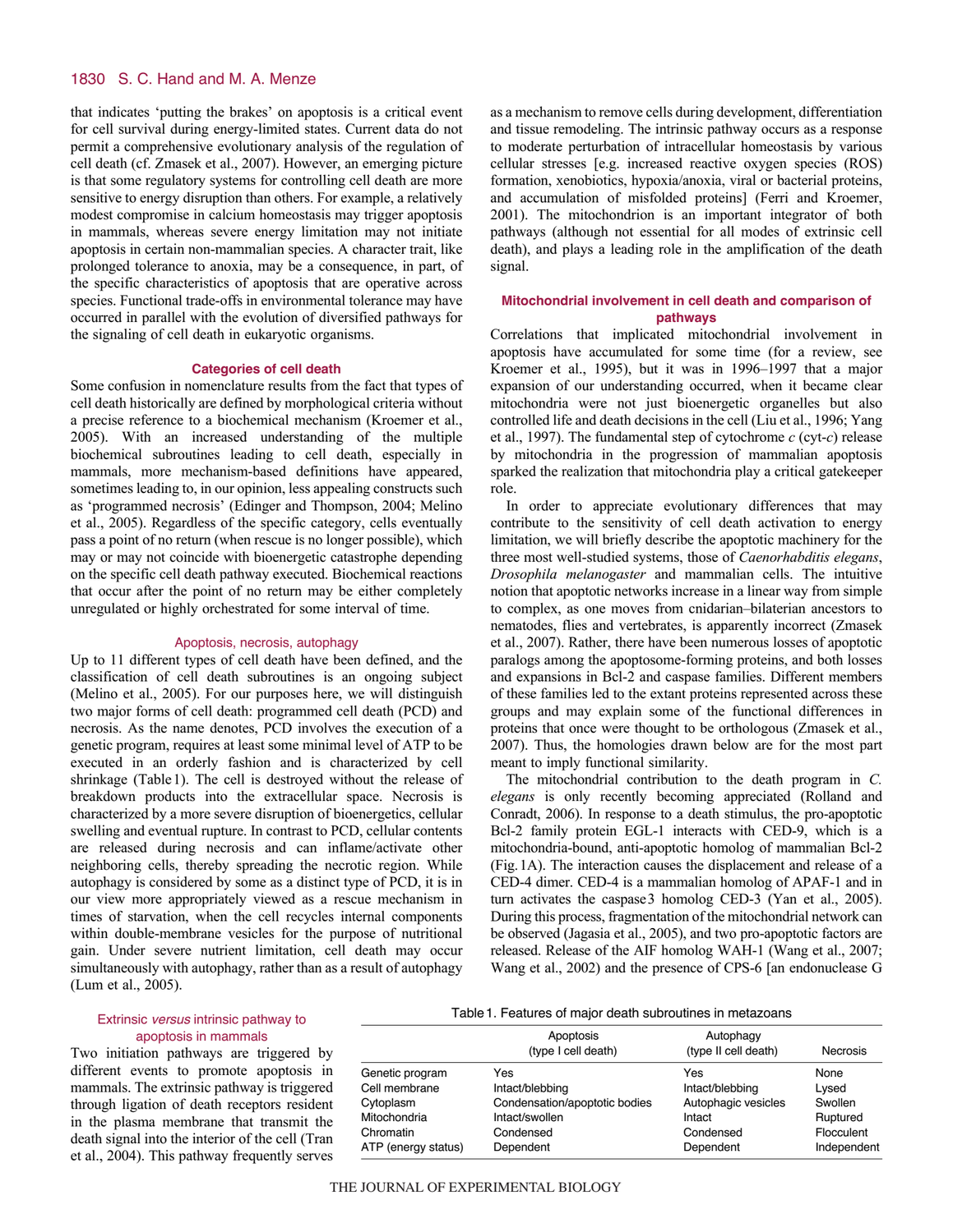### Mitochondria and cell death 1831



Fig. 1. Comparison of pathways for programmed cell death (PCD) in Caenorhabditis elegans, Drosophila melanogaster and mammalian cells. For details see text.

(EndoG) homolog (Parrish et al., 2001)] underscores the importance of mitochondrial involvement in apoptosis.

In *D. melanogaster* (Fig.1B) cell death is largely regulated by the *reaper*, *hid* and *grim* gene products (RHG killer proteins) and their inactivation of IAPs, a class of proteins not found in *C. elegans* that inhibit caspase activity (Hay et al., 2004; Kornbluth and White, 2005). Furthermore, two Bcl-2 proteins with modest pro- and anti-apoptotic features are found (BUFFY, DROB-1) that localize to the mitochondria (Igaki and Miura, 2004) and possibly impact mitochondrial functions and participate in stress-induced PCD (Sevrioukov et al., 2007). Highly conserved homologs of AIF and EndoG that contain mitochondrial target sequences are found in *Drosophila* (accession number NP\_722765 and NP\_610737, respectively), but thus far functional roles in PCD are undefined. However, recent reports underscore the importance of the mitochondrial involvement in apoptosis by demonstrating fragmentation (Abdelwahid et al., 2007) as well as permeabilization of the mitochondrial network and release of the pro-apoptotic protein DmHtrA2, which inactivates IAPs (Challa et al., 2007; Igaki et al., 2007). A pro-apoptotic action of cyt-*c* is controversial (Arama et al., 2006; Means et al., 2005) and may be restricted to certain cell types or tissues in *Drosophila*. As in *C. elegans*, activation of caspases can be mediated by an adaptor platform, the CED-4 homolog DARK (Yu et al., 2006). DARK interacts with the initiator caspase DRONC, an ortholog of the mammalian caspase 9 (Mills et al., 2006), and several downstream executor caspases have been described (Hay and Guo, 2006).

At least five factors that reside in the mammalian mitochondrion are involved in caspase-dependent and -independent PCD (Saelens et al., 2004) (Fig.1C). Depending on the specific nature of the death signal, these factors are released through permeabilization of the outer, or inner and outer, mitochondrial membrane (Kroemer et al., 2007). This process is accompanied by an extensive fragmentation of the mitochondrial network that happens prior to caspase activation (Youle and Karbowski, 2005). After release from the mitochondrion, the NADH-oxidase AIF and the endonuclease EndoG translocate to the nucleus where they are involved in chromatin condensation and DNA degradation (Low, 2003; Modjtahedi et al., 2006). Other effectors impact the PCD machinery in a caspase-specific fashion. The RHG analog SMAC/DIABLO releases caspases from inhibition by IAPs. IAPs are intrinsic regulators of the caspase cascade and are the only known endogenous proteins that regulate the activity of both initiator (caspase 9) and effector (caspase 3, caspase 7) caspases (Liston et al., 2003). The serine protease Omi contributes to PCD in two ways. Omi neutralizes inhibition of caspases by IAPs, and also contributes to caspase-independent apoptosis through its protease activity (Saelens et al., 2004). Discovery of the Janusfaced nature of cyt-*c* reshaped our picture of the mitochondrion's role in life and death more than any other factor (Liu et al., 1996). Inside the mitochondrion, cyt-*c* is essential for oxidative phosphorylation, but after release into the cytoplasm, it initiates the assembly of the apoptosome, i.e. the molecular machinery that activates caspase 9.

#### **Energy status and cell death**

As documented for a number of mammalian cell lines, a drop in ATP is commonly associated with apoptosis [(Bossy-Wetzel et al., 1998; de Graaf et al., 2002; Izyumov et al., 2004; Marton et al., 1997; Vander Heiden et al., 1999); exceptions exist (e.g. Atlante et al., 2005)]. This relationship with ATP level exists despite the fact that there are a number of steps in the apoptotic pathway that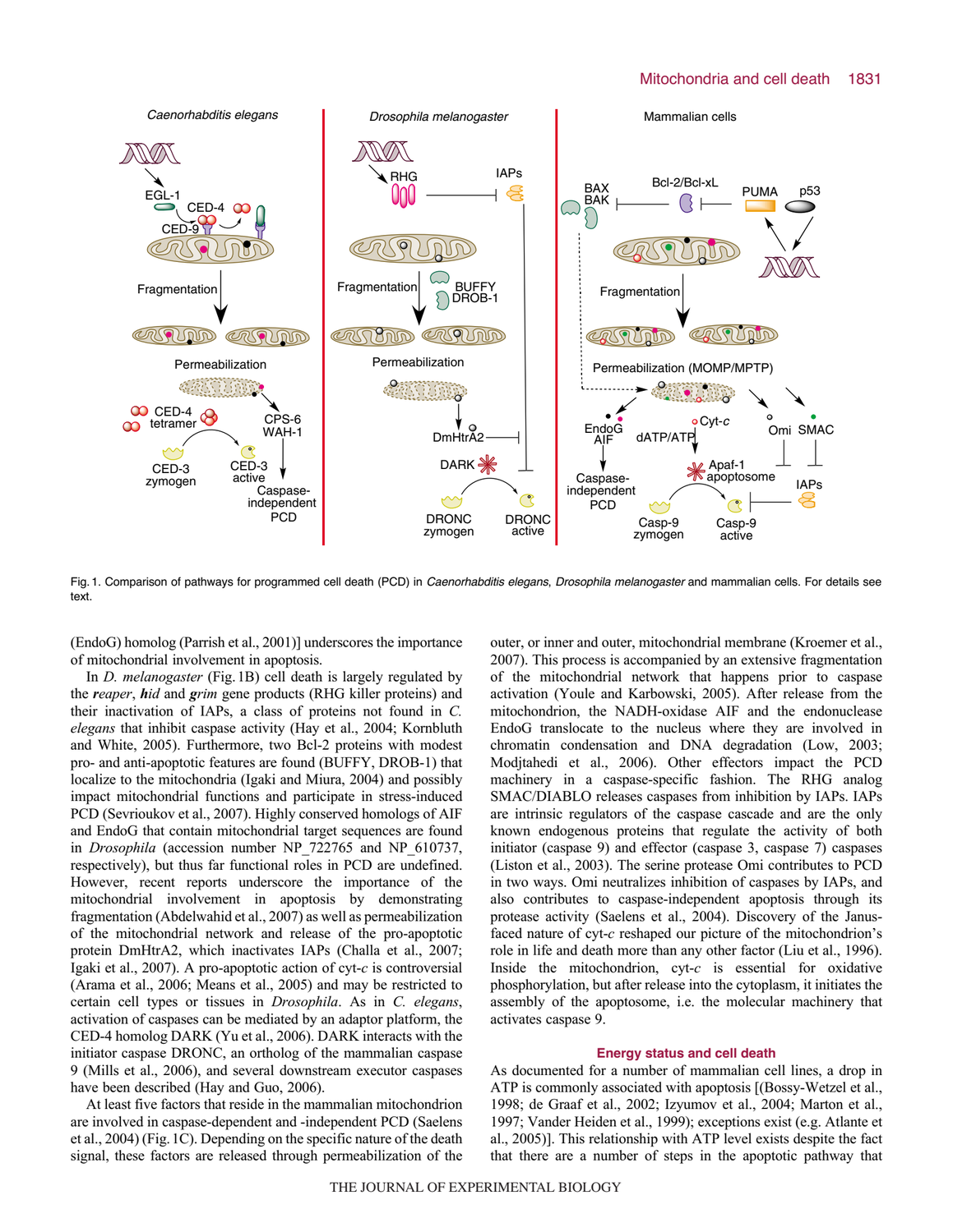actually require ATP (see below, 'Specific requirements for ATP in cell death'). However, it is appropriate to point out that a major drop in cellular ATP can occur without limiting the activities of many of these steps, due to the micromolar  $K<sub>m</sub>$  values for the enzymes involved (cf. Skulachev, 2006) and the rather high ATP binding affinities for non-catalytic proteins that participate in the process (Riedl et al., 2005). Further, the amount of ATP needed to permit the progression of apoptosis is actually quite small, and the source of ATP is not critical, e.g. it can be produced from either glycolysis or oxidative phosphorylation (Nicotera et al., 2000; Skulachev, 2006). Thus, modest compromise in mitochondrial function (and a concomitant drop in ATP) does not necessarily dictate that necrosis will be favored and apoptosis disfavored. Nevertheless it is true that necrotic cell death is typically observed under conditions of severe ATP depletion in mammalian systems (Atlante et al., 2005; Eguchi et al., 1997; Leist et al., 1997; Nicotera et al., 2000; Nicotera et al., 1998; Nicotera and Melino, 2004).

Skulachev and colleagues have studied the interplay in HeLa cells between cellular ATP levels and the occurrence of apoptosis *versus* necrosis (Izyumov et al., 2004). These authors report that not only is the magnitude of the ATP drop important for favoring one form of cell death over the other, but also the length of time HeLa cells experience compromised ATP levels is a determining factor, with longer exposures being more conducive to necrosis. Such linkages to both the duration and degree of ATP depression were first shown for Jurkat cells (Leist et al., 1997), an immortalized line of human T lymphocytes. When interpreting cell death studies with immortalized cell lines, a cautionary note it is that such cells typically display an altered metabolic poise (more glycolytic based), and the features of cell death are apt to differ from primary cells or tissues.

If placed in the perspective of the overall energy budget for a cell, the ATP requirements for operating the cell death pathways are likely to be small. The main consumers of cellular energy in the basal state are three processes. (1) The metabolic cost of active transport by the  $Na<sup>+</sup>/K<sup>+</sup>-ATPase$  for the maintenance of ion gradients averages 36% [range 15–58% (Covi and Hand, 2007)] of the basal metabolic rate across many cell types (Hand and Hardewig, 1996; Rolfe and Brown, 1997). Similarly, the cost of maintaining the proton gradient across the mitochondrial inner membrane, i.e. offsetting the proton leak, is also estimated to be quite substantial, accounting for 20–40% of the respiration rate of hepatocytes isolated from a rat and a lizard (Brand et al., 1994). Thus, over half the cell's energy can be devoted to processes of ion transport alone. (2) Under resting conditions, the metabolic cost of protein synthesis ranges between 18 and 26% in various tissues and cell types (Hawkins, 1991), and even higher values are observed for tissues during growth or increased biosynthetic activity (Land et al., 1993). The cost of ubiquitindependent protein degradation is sizable as well (Land and Hochachka, 1994). (3) Finally, DNA transcription and replication are responsible for up to 10% of basal cellular metabolism (Rolfe and Brown, 1997). Consequently, initiation and execution of apoptosis are unlikely to represent even a noticeable fraction of the energy budget. In the latter phases of cell death, when various physiological processes have been disrupted, the relative cost of cell death processes within the cellular energy budget undoubtedly increases. Unfortunately, a quantitative inventory of how much ATP is utilized during apoptosis is not available (Chiarugi, 2005).

### **Physiological stress and mitochondrial permeabilization**

During metabolic states like diapause or during environmental stress (e.g. hypoxia, anoxia) when cellular ATP is at a premium, the ion transport capabilities directed at maintaining steady-state calcium distributions inside the cell can become restricted. Because the extracellular free  $Ca^{2+}$  concentration is about 10000 times higher than the intracellular free  $Ca^{2+}$  concentration, the electrochemical gradient favors calcium entry in the cell. Cells utilize two primary mechanisms for removing excess calcium from the cytoplasm, both of which are energetically expensive: active export across the plasma membrane, and import into the ER and mitochondria. At steady state, free calcium in the ER is in the several hundred micromolar range (Alvarez and Montero, 2002). Thus, if the sarco-endoplasmic reticulum  $Ca^{2+}-ATP$ ase (SERCA) loses its ability to scavenge calcium from the cytoplasm, free calcium in the cytoplasm will rise precipitously (Walter and Hajnoczky, 2005). High cytoplasmic calcium has stimulatory effects at multiple steps in cell death pathways (Fig.2; see 'Mitochondrial permeability transition pore (MPTP)' and 'Specific requirements for ATP in cell death' below).

Calcium distribution in mammalian mitochondria is a steady state, where electrophoretic calcium uptake *via* the calcium uniporter and/or rapid-uptake mode is opposed by calcium efflux through two separate pathways (Gunter et al., 2000; Gunter et al., 2004). Because the maximal rate of calcium efflux is much lower than calcium uptake, mitochondria exposed to high calcium are susceptible to the hazard of calcium overload (Bernardi, 1999). Calcium overload in the matrix can lead to opening of the mitochondrial permeability transition pore (MPTP) in mammalian cells (Fig.2; see 'Mitochondrial permeability transition pore (MPTP)' below).

Oxidative stress as a result of the generation of ROS is another important initiator/facilitator of cell death pathways, and a sizable fraction of cellular ROS is generated by mitochondria. Yet, in the metabolic states being considered in the present commentary, mitochondrial electron transport is greatly downregulated (e.g. Clegg et al., 1996; Gnaiger et al., 2000; Hand, 1998; Reynolds and Hand, 2004). ROS generation by the mitochondrion cannot occur under anoxia due to the absence of the substrate for ROS and a terminal electron acceptor to support electron transport. Likewise, during diapause mitochondrial respiration can be depressed by as much as 97% by unidentified mechanisms (Clegg et al., 1996; Reynolds and Hand, 2004). Thus, in neither case is the generation of ROS an issue. For further information on the interplay between oxidative stress and cell death, a number of useful reviews are available (Brookes et al., 2004; Kakkar and Singh, 2007; Orrenius et al., 2007; Ryter et al., 2007).

### Mitochondrial permeability transition pore (MPTP) Basic features of the regulated MPTP in mammals

If mammalian mitochondria are exposed to high calcium concentrations in the presence of the co-activator  $P_i$  (Fig. 2), especially when accompanied by adenine nucleotide depletion and a reduced inner membrane potential (Petronilli et al., 1993a), a large swelling can be observed that is associated with the uncoupling of respiration and release of cyt-*c* (Gunter and Pfeiffer, 1990; Halestrap et al., 2000; Haworth and Hunter, 1979). These phenomena are due to a sudden increase in permeability of the inner mitochondrial membrane to solutes with a molecular mass of up to 1500Da, a phenomenon known as the mammalian mitochondrial permeability transition (Bernardi, 1996; Hunter et al., 1976). The swelling of the matrix compartment causes rupture of the outer mitochondrial membrane and release of multiple pro-apoptotic factors from the intermembrane space. The mitochondrial permeability transition is mediated by a multi-protein complex,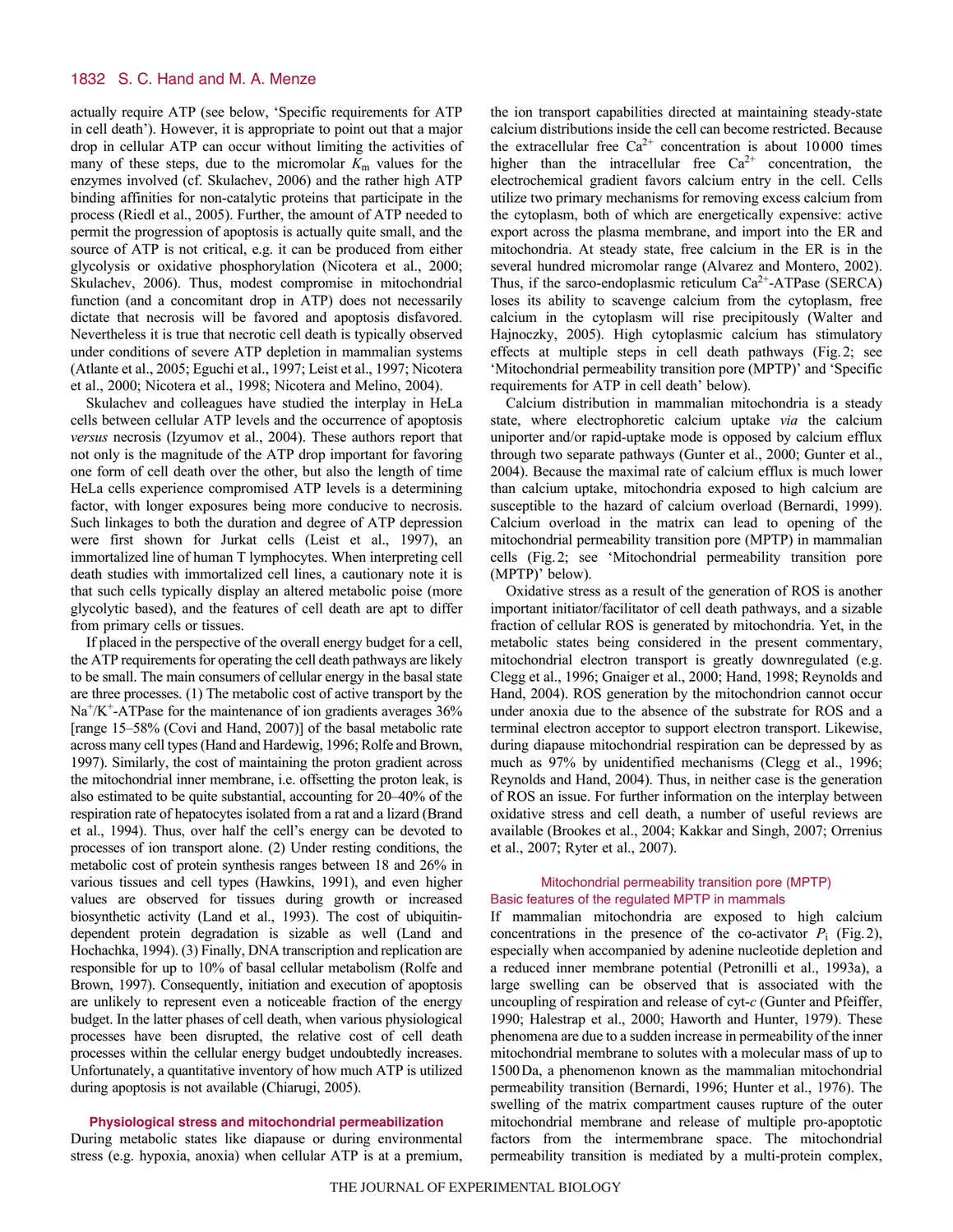

Fig. 2. Steps at which energy availability (shaded red) and calcium (shaded green) may impact PCD. For further explanation see text.

which can be defined as a voltage-dependent, cyclosporin Asensitive and calcium-activated inner membrane channel (Bernardi et al., 1999).

The molecular composition of the MPTP is still not established. Historically, the minimum constituents of the regulated MPTP were proposed to be the voltage-dependent anion channel (VDAC), the adenine nucleotide translocators (ANTs), and the peptidyl-prolyl cistrans isomerase (PPI) cyclophilin D (Crompton, 1999; Halestrap and Brennerb, 2003; Pliyev and Gurvits, 1999). Although the sensitivities to inducers are altered, recent evidence has shown that the MPTP can form a functional complex in the absence of ANTs (Kokoszka et al., 2004), without VDAC (Baines et al., 2007; Krauskopf et al., 2006), and without cyclophilin D (Baines et al., 2005; Basso et al., 2005). Not surprisingly, as a result alternative compositional models have been proposed (Bernardi et al., 2006; He and Lemasters, 2002; Rasola and Bernardi, 2007).

#### Non-specific (unregulated) pore

He and Lemasters (He and Lemasters, 2002) proposed a two-step mode of mercury-induced mitochondrial permeabilization: activation of the regulated MPTP by low mercury and unspecific 'damage' of membrane proteins at higher mercury, leading to an unregulated pore. More than 30 mitochondrial carriers have been described (Passarella et al., 2003), and mercury is known to interact with several of these and transform their properties to be more channel like and non-specific (Dierks et al., 1990a; Dierks et al., 1990b). In the absence of a defined macromolecular composition for the regulated MPTP, it is possible that oxidation/degradation of variable combinations of mitochondrial proteins that then associate and in some manner permeabilize the inner membrane might represent a plausible explanation for even the regulated pore. However, for such a scenario to hold, it must account for specific pore opening by the physiological inducers calcium plus phosphate, the specific inhibition by cyclosporin A, and voltage dependency.

#### Non-mammalian MPTPs

Despite an enormous amount of literature on the mammalian MPTP, little is known about MPTPs in non-mammalian species. *In vitro* studies have shown that in lipid vesicles, reconstituted ANTs from *Neurospora crassa* can form mega-channels that exhibit characteristics similar to the MPTP (response to calcium, ADP and bongkrekic acid) (Brustovetsky et al., 2002). However, the occurrence of an *in vivo* MPTP in *N. crassa* mitochondria was not examined. Mitochondria from the yeast *Saccharomyces cerevisiae* exhibit a permeability transition pore that is inhibited by ADP and has a size exclusion comparable to mammalian MPTPs, but the yeast pore is not induced by calcium and is not cyclosporin A sensitive (Jung et al., 1997). In addition, a calcium-induced transition could not be found in mitochondria from the yeast *Endomyces magnusii* (Deryabina et al., 2004). Investigations of purified potato and wheat mitochondria show a calcium-sensitive permeability transition that is inhibited by cyclosporin A in the presence of dithiothreitol (Arpagaus et al., 2002; Virolainen et al., 2002). Isolated liver mitochondria from the great green goby (*Zosterisessor ophiocephallas*) show calcium-induced swelling if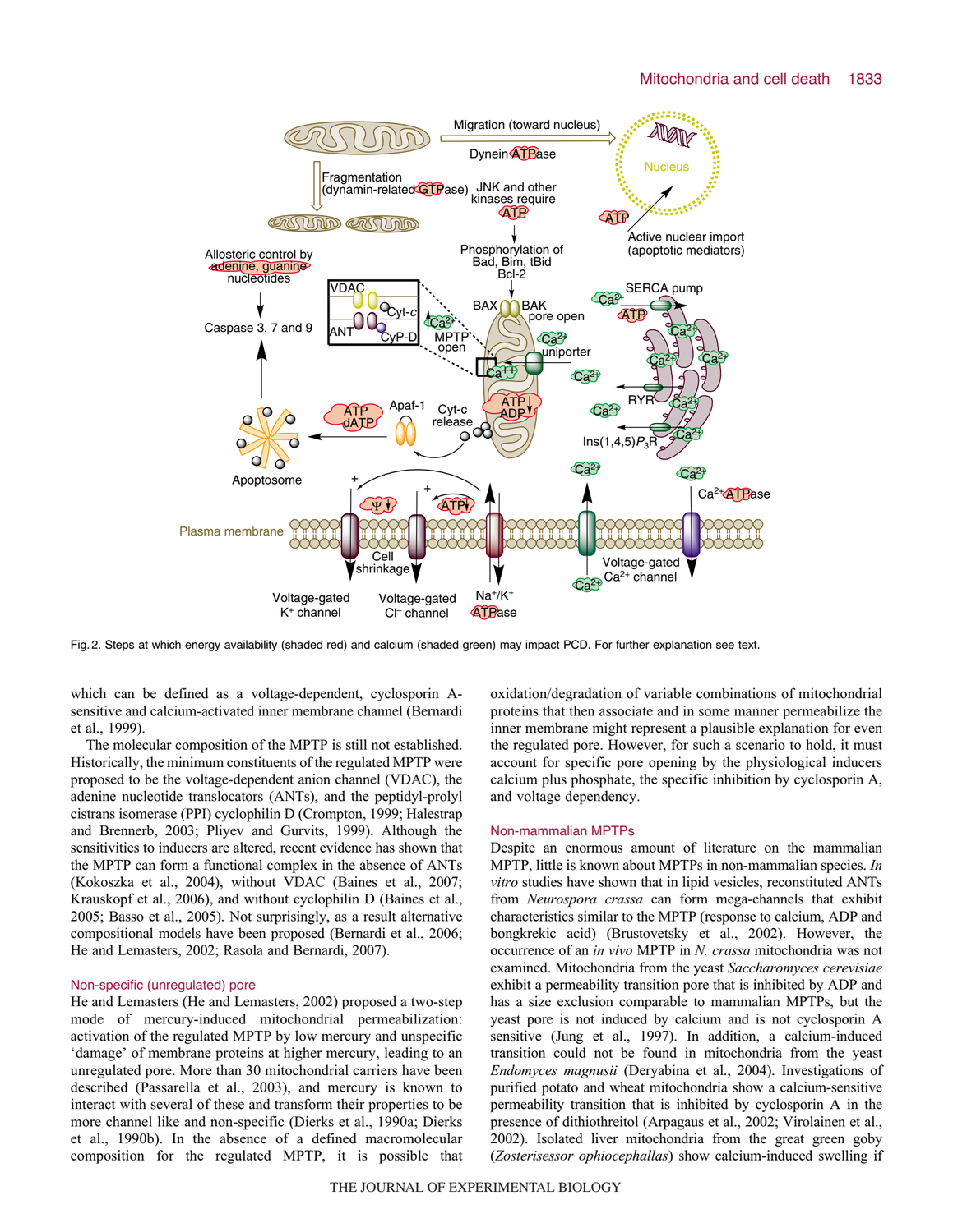

Fig. 3. Calcium does not open the MPTP in A. franciscana. Upper frame, presence or absence of swelling induced by calcium plus phosphate in isolated mitochondria from post-diapause embryos of A. franciscana and rat liver. Mitochondrial absorbance (a.u.) at 540 nm (inversely related to swelling) was measured after addition of 1 mmol  $I^{-1}$  calcium to A. franciscana mitochondria and 0.1 mmol  $I^{-1}$  to rat liver mitochondria. Mitochondria were energized with 5 mmol  $I^{-1}$  succinate. Lower frame, Western blot analysis showing lack of cytochrome  $c$  (cyt- $c$ ) release from A. franciscana mitochondria in response to calcium. Blots were probed with cyt-c antibody. Cyt-<sup>c</sup> Std, positive control, purified horse heart cyt-c; Mito. extract, positive control, supernatant from homogenized mitochondria; Control supern., supernatant from energized mitochondria without Ca<sup>2+</sup> addition; Plus  $Ca<sup>2+</sup>$ , supernatant from energized mitochondria plus 1 mmol  $I^{-1}$  Ca<sup>2+</sup> (modified from Menze et al., 2005b).

incubated in the presence of  $P_i$ , but the amount of calcium required to induce the mitochondrial permeability transition was substantially higher than that needed for mitochondria from rat liver (Toninello et al., 2000). While data are not fully conclusive, a MPTP may exist in liver mitochondria from the Baltic lamprey *Lampetra fluviatilis* (Savina et al., 2006).

#### Recalcitrant animal MPTPs

Although uncoupled proton flux across the inner membrane is reduced under severe hypoxia in *A. franciscana* embryos (Gnaiger et al., 2000), it is nevertheless inconceivable that the mitochondrial  $\Delta \Psi$  is not eventually compromised during prolonged anoxia, which in this animal can be tolerated for several years at room temperature (Clegg, 1997), or during months of diapause. A decline in membrane potential increases the probability of MPTP opening by calcium (Bernardi, 1992; Petronilli et al., 1993a; Petronilli et al., 1993b). A large increase in intracellular calcium is a hallmark change observed in many cells exposed to anoxia (Hochachka, 1986). Thus a question arose as to how *A. franciscana* avoided apoptotic and necrotic cell death during long-term anoxia, an environmental challenge that should foster the release of cyt-*c* and other pro-apoptotic factors from mitochondria due to MPTP activation.

We showed that mitochondria from *A. franciscana* possessed VDAC, ANT and cyclophilin D, yet the traditional assay used to measure opening of the MPTP (mitochondrial swelling) clearly showed that the pore did not respond to the addition of calcium and phosphate in de-energized mitochondria (Fig.3) (Menze et al., 2005b). In contrast, calcium addition to energized mitochondria from *A. franciscana* actually promoted an increase in absorbance, which was apparently due to their extensive capacity for calcium loading (Fig.3). The formation of calcium phosphate complexes in the matrix causes an increase in the refractive index (Nicholls and Chalmers, 2004). In comparison, rat liver mitochondria showed the typical pattern of rapid swelling in response to calcium plus phosphate (Fig.3), which could be blocked by cyclosporin A. Thus, by this measure, a calcium-regulated opening of the MPTP was not detectable in *A. franciscana* mitochondria. Not surprisingly, based on this lack of swelling, incubation of energized mitochondria from *A. franciscana* with 1mmoll–1 calcium for 30min did not induce the release of cyt-*c* (Fig.3, lower panel). Use of positive controls (alamethicin, an artificial pore-forming agent; treatment with high mercury concentrations) confirmed that mitochondria from *A. franciscana* intrinsically possessed the capacity for swelling (Menze et al., 2005b). In other words, swelling could be artificially stimulated and measured, but known inducers of the regulated MPTP were without effect.

To confirm the apparent absence of MPTP opening in *A. franciscana*, we measured the kinetics of calcium-induced calcium release in mitochondria isolated from both *A. francsicana* and rat liver by using a fluorescent probe that reports external free calcium (Fig.4) (Menze et al., 2005b). Mitochondria from the two species differed dramatically in their responses to exogenously added calcium. Calcium additions of  $0.1$  mmoll<sup>-1</sup> and higher to energized rat mitochondria promoted an increase in fluorescence well above that seen in the absence of mitochondria (control value), a result that indicates the opening of the MPTP and release of calcium stores from the matrix (Fig.4B). In contrast, energized mitochondria from *A. franciscana* (Fig.4A) were able to reduce the external calcium concentration, compared with controls, across the entire range of experimental calcium. Thus the capacity for calcium uptake by mitochondria from *A. franciscana* was far greater than that seen for rat liver mitochondria. Second, although a clear calcium-dependent opening of the MPTP occurred at  $0.1$  mmol<sup> $-1$ </sup> calcium in rat liver mitochondria, no calcium-dependent MPTP opening was indicated for *A. franciscana* mitochondria, because the calcium level in the presence of energized mitochondria never reached, much less exceeded, the controls (no mitochondria). Thus calcium-induced calcium release, a hallmark of MPTP opening, did not occur at any level of exogenously added calcium.

Although the absence of a regulated MPTP in *A. franciscana* mitochondria could contribute to the extreme anoxia tolerance in this species, we speculate that the absence of a regulated MPTP may be a feature of many invertebrates. First, a recalcitrant MPTP, which was seen in the anoxia-tolerant embryonic stage of *A. franciscana*, is also present in nauplius larvae that do not show the anoxia tolerance of embryos (Menze et al., 2005b). Second, a similar recalcitrant MPTP has been documented in a ghost shrimp, *Lepidophthalmus louisianensis* (J. Holman and S.C.H., unpublished observations). Finally, indirect evidence suggests that a regulated MPTP may be absent in mitochondria from the oyster *Crassostrea virginica* (Sokolova et al., 2004). Specifically, cadmium up to  $1000 \mu$ moll<sup>-1</sup> [sufficent to open the mammalian MPTP in a cyclosporin A-sensitive manner (Belyaeva et al., 2002)] in the presence of phosphate did not cause swelling of isolated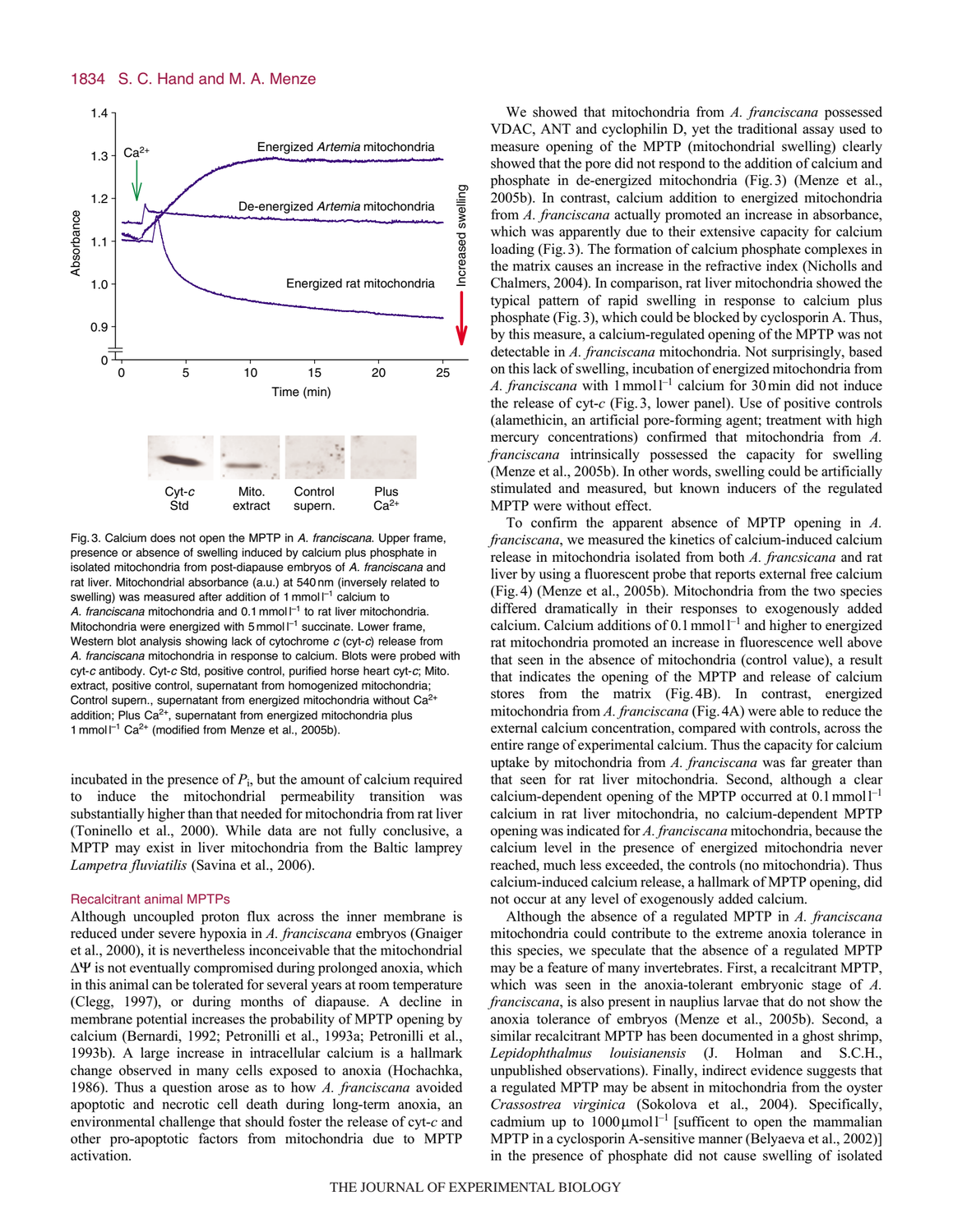

Fig. 4. Calcium uptake and release by isolated mitochondria. Extramitochondrial free calcium concentration was measured with the calcium probe fluo-5N. (A) Energized mitochondria from A. franciscana lowered the concentration of exogenously added  $Ca<sup>2+</sup>$  at all concentrations investigated compared with controls (no mitochondria present). Calcium-induced calcium release was not observed, consistent with the lack of MPTP opening. (B) Rat liver mitochondria reduced the free  $Ca<sup>2+</sup>$  concentration only in the case where no exogenous  $Ca^{2+}$  was added. Upon addition of 0.1 mmol  $I^{-1}$  Ca<sup>2+</sup>, release of calcium was observed, indicating MPTP opening. For further explanation, refer to text. Each bar represents the mean  $\pm$  s.d. of N=3 experiments. \*Significantly different from control (P<0.05) (modified from Menze et al., 2005b).

mitochondria, but physiological inducers were not evaluated. The molecular explanation for the absence of a regulated MPTP in *A. franciscana* is currently under investigation and could inform us of new mechanisms for regulating the pore.

#### Mitochondrial outer membrane permeabilization (MOMP)

A complex interplay between the pro- and anti-apoptotic proteins belonging to the Bcl-2 family controls the permeability of the outer mitochondrial membrane in mammals. Proteins in this family are characterized by the presence of up to four Bcl-2 homology regions (BH1–4). Based on the presence of these regions and the cellular function of the protein, Bcl-2 family proteins are divided into three subfamilies: multi-domain anti-apoptotic (e.g. Bcl-2, Bcl-xL), multi-domain pro-apoptotic (e.g. Bax, Bak) and pro-apoptotic BH3-only proteins (e.g. Bid, Bad) (Gross et al., 1999). The mechanism of MOMP is mediated by the pore-forming proteins Bak and Bax (Fig.1), whose activation is promoted by BH3-only proteins. This activation could occur either by direct binding to Bax/Bak, or indirectly by displacement of the anti-apoptotic Bcl-2 subfamily members from Bax/Bak (Willis and Adams, 2005). In non-apoptotic cells Bak is tail-anchored to the outer mitochondrial membrane, whereas Bax is mostly cytosolic (Lucken-Ardjomande and Martinou, 2005; Youle and Strasser, 2008). During apoptosis Bax translocates to the mitochondrion where it changes conformation and inserts into the outer mitochondrial membrane (Hsu et al., 1997). The precise mechanism by which MOMP is mediated is still unclear. The predominant view is that Bax and Bak undergo conformational changes, oligomerize and form pores in the outer mitochondrial membrane (Antignani and Youle, 2006). To complicate matters further, the tumor suppressor protein p53 can impact MOMP by promoting in the nucleus expression of PUMA (a BH3-only protein) (Fig.1), which then releases p53 from BclxL, thereby freeing p53 to activate Bax in the cytoplasm (Chipuk et al., 2005).

#### Loss of anti-apoptotic Bcl-2 family members under anoxia

Mammalian cell death during hypoxia/anoxia occurs *via* the intrinsic pathway of apoptosis (Brunelle et al., 2007; McClintock et al., 2002; Shimizu et al., 1995; Shroff et al., 2007). Key regulators of apoptosis during anoxia are the Bcl-2 family proteins (Shimizu et al., 1995). The pathway is initiated by the loss of function of the pro-survival Bcl-2 family members Mcl-1 and Bcl-2/Bcl-xL, resulting in Bax- or Bak-dependent release of cyt-*c* and subsequent caspase 9-dependent cell death. A key member of the Bcl-2 family of pro-survival proteins, Mcl-1, undergoes ubiquitin-dependent degradation by the proteasome. While the mechanisms are currently ill-defined, it is suggested that inhibition of the electron transport chain due to oxygen deprivation is in some way linked to the negation of the pro-survival function of Bcl-2 family proteins.

One would predict that the above mechanism, if operative in *A. franciscana* embryos, must be short-circuited under anoxia. At present nothing is known about homologs of Bcl-2 family proteins in *A. franciscana*. Whether or not pro-survival proteins similar to CED-9 in *C. elegans* exist, and whether such proteins are involved in anoxia-induced cell death is unclear. However, it is well established that ubiquitin-dependent (proteosomal) degradation of proteins is acutely arrested under anoxia in *A. franciscana* embryos (Anchordoguy and Hand, 1995; Anchordoguy and Hand, 1994). If Bcl-2 family homologues are degraded in *A. franciscana* in a similar way to that in mammals, then this inhibition of ubiquitindependent degradation may be a potential mechanism by which initiation of Bax–Bak-dependent MOMP is avoided under anoxia.

#### **Specific requirements for ATP in cell death**

As mentioned above, a number of steps in the process of apoptosis require ATP (Fig.2) (Atlante et al., 2005; Chiarugi, 2005; Eguchi et al., 1997; Kass et al., 1996; Leist et al., 1997; Nicotera et al., 2000; Nicotera et al., 1998; Skulachev, 2006), although we have argued that the absolute quantities and fluxes are modest and have been over emphasized in recent literature. The inactivation of antiapoptotic Bcl-2 by phosphorylation by JNK (c-Jun NH2 terminal kinase) (Fan et al., 2000; Yamamoto et al., 1999), activation of proapoptotic factors Bad, Bim and Bmf (Donovan et al., 2002; Lei and Davis, 2003), and other steps relying on covalent modification with ATP as a phosphate donor use tiny amounts of ATP. The movement and fragmentation of mitochondria, which are routinely associated with apoptosis, require the activities of ATPases and GTPases, but estimates of energy consumption for such processes are unavailable to our knowledge. For the extrinsic pathway of apoptosis, ATPdriven nuclear import of apoptogenic factors from the cytoplasm is also an energy-dependent step (Chiarugi, 2005; Yasuhara et al., 1997). For assembly of the mammalian apoptosome, Apaf-1-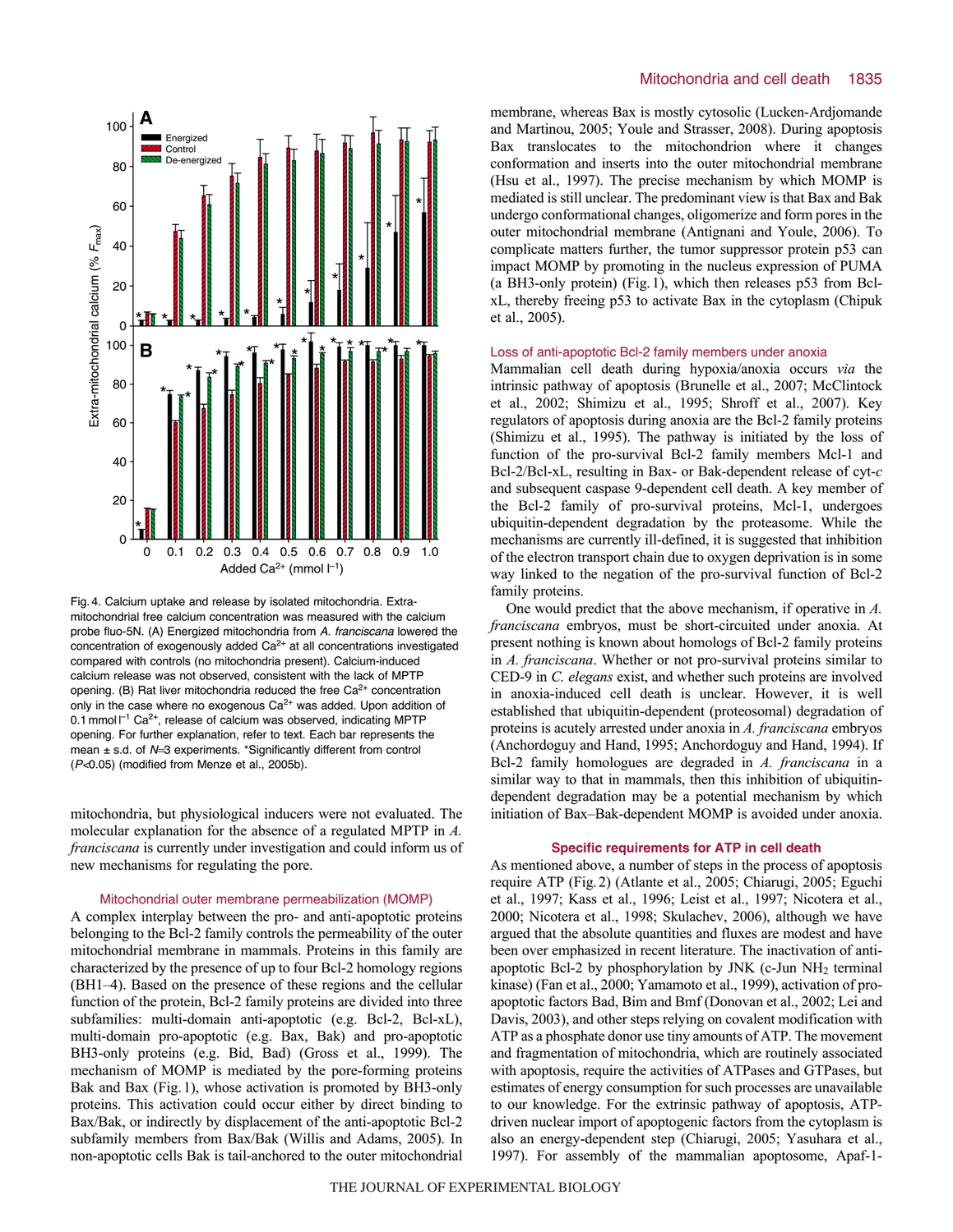

Fig. 5. Impact of cytochrome  $c$  (cyt-c) addition on the activation of caspase 3 and caspase 9 in cytosolic extracts from (A) human hepatoma cells (C3A) and (B) diapause embryos of Artemia franciscana. Caspase activities were measured following the increase in fluorescence  $(F; \text{in arbitrary units},$ a.u.) due to cleavage of Z-LEHD-R110 (caspase 9) or Z-DEVD-R110 (caspase 3). Cyt-<sup>c</sup> additions were saturating for C3A cells. No activation by cyt-c was observed for A. franciscana extracts (modified from Menze and Hand, 2007).

dependent activation of caspase 9 is maximal at  $1 \mu$ mol $1^{-1}$  ATP (Riedl et al., 2005), which may be compared with cellular levels of one to several millimolar ATP.

The underlying issue is that even if cellular ATP were to drop by 50%, then engaging the apoptotic program would do little to further compromise (drain) the ATP pool. Apoptotic processes have precise affinities for ATP, and cellular concentrations of ATP must be adequate to satisfy the affinities of the proteins involved. Once ATP in the cell falls to a level that limits binding by relevant proteins, execution of apoptosis will undoubtedly be impacted, but this drop in ATP would need to be approximately 99% to restrict steps with high affinities.

Where depression in ATP production rate may have significant physiological impacts is on processes like ion transport that consume large quantities of ATP. Restriction of active calcium uptake by SERCA into the ER may render the pump unable to balance the loss of  $Ca^{2+}$  through release channels  $($ inositol-1,4,5-trisphosphate receptor–Ca<sup>2+</sup> channel, ryanodine receptor/ $Ca^{2+}$  channel) or leak pathways. A parallel scenario can be developed for ATP limitation of the plasma membrane calcium pump. The resultant rise in free cytoplasmic calcium has far-reaching effects on cell death (Fig.2). Perturbation of the  $Na<sup>+</sup>/K<sup>+</sup>-ATPase$  by reduced ATP availability is apparently key. Activation of apoptosis by exposing lymphocytes or thymocytes to anti-Fas (which stimulates a plasma membrane death receptor) promotes inactivation of the  $Na^+/K^+$ -ATPase, thereby significantly decreasing  $K^+$  uptake and irreversibly depolarizing



Fig. 6. Influence of Mg-ADP on caspase 9 (Z-LEHD-R110) activity in cytosolic extracts from diapause and post-diapause embryos of A. franciscana. ADP inhibition was about 70% greater in diapause extracts at the approximate physiological concentration of ADP (15-150  $\mu$ mol  $I^{-1}$ ) than in post-diapause extracts. Each bar is the mean  $\pm$  s.d. of  $N=4-7$ experiments (modified from Menze and Hand, 2007).

the cell membrane (Remillard and Yuan, 2004). This depolarization activates voltage-dependent  $K^+$  and  $Cl^-$  channels, promoting cell shrinkage due to the accentuated loss of KCl (Fig.2). This drop in intracellular KCl is also known to directly stimulate caspase activity and thus apoptosis (see 'Impact of mitochondrial poration on downstream events' below). Finally, proteins whose functions are sensitive to adenylate ratios (ATP/ADP in the case of ANT; AMP/ATP for the AMPactivated protein kinase), proteins with low affinities for ATP, or proteins where the allosteric impact of nucleotides (e.g. certain caspases) may fall in the millimolar range, could all serve as ATP-sensing steps. Decreasing the ATP/ADP ratio can alter the conformation of ANT and increase the probability of MPTP opening by calcium (Bernardi et al., 2006).

### **Impact of mitochondrial poration on downstream events** Cyt-c and apoptosome assembly

A classic downstream effect of the mitochondrial release of proapoptotic factors is the cyt-*c* stimulation of apoptosome assembly and subsequent activation of the initiation and executer caspases. Even though mitochondria from *A. franciscana* are resistant to calcium-induced opening of the mitochondrial permeability transition pore, cyt-*c* release could also occur by MOMP through interaction with pro-apoptotic Bcl-2 family members, a process about which little is known in *A. franciscana*. Therefore, we investigated whether cyt-*c* is able to elevate caspase 9 and caspase 3 activity *in vitro* (Menze and Hand, 2007). In clear contrast to mammalian cells, caspase activation by cyt-*c* is absent in *A. franciscana* embryos (Fig.5). As expected, extracts obtained from human C3A cells responded with a sharp increase in caspase 3 and a less pronounced increase in caspase 9 activity after addition of cyt-*c*. Work on the assembly and function of DARK, the apoptosome of *D. melanogaster*, has indicated that cyt-*c* is not required for its *in vitro* assembly, nor is cyt-*c* incorporated into the final structure (Yu et al., 2006). Thus, our data are consistent with a view that the apoptosome in arthropods can assemble and activate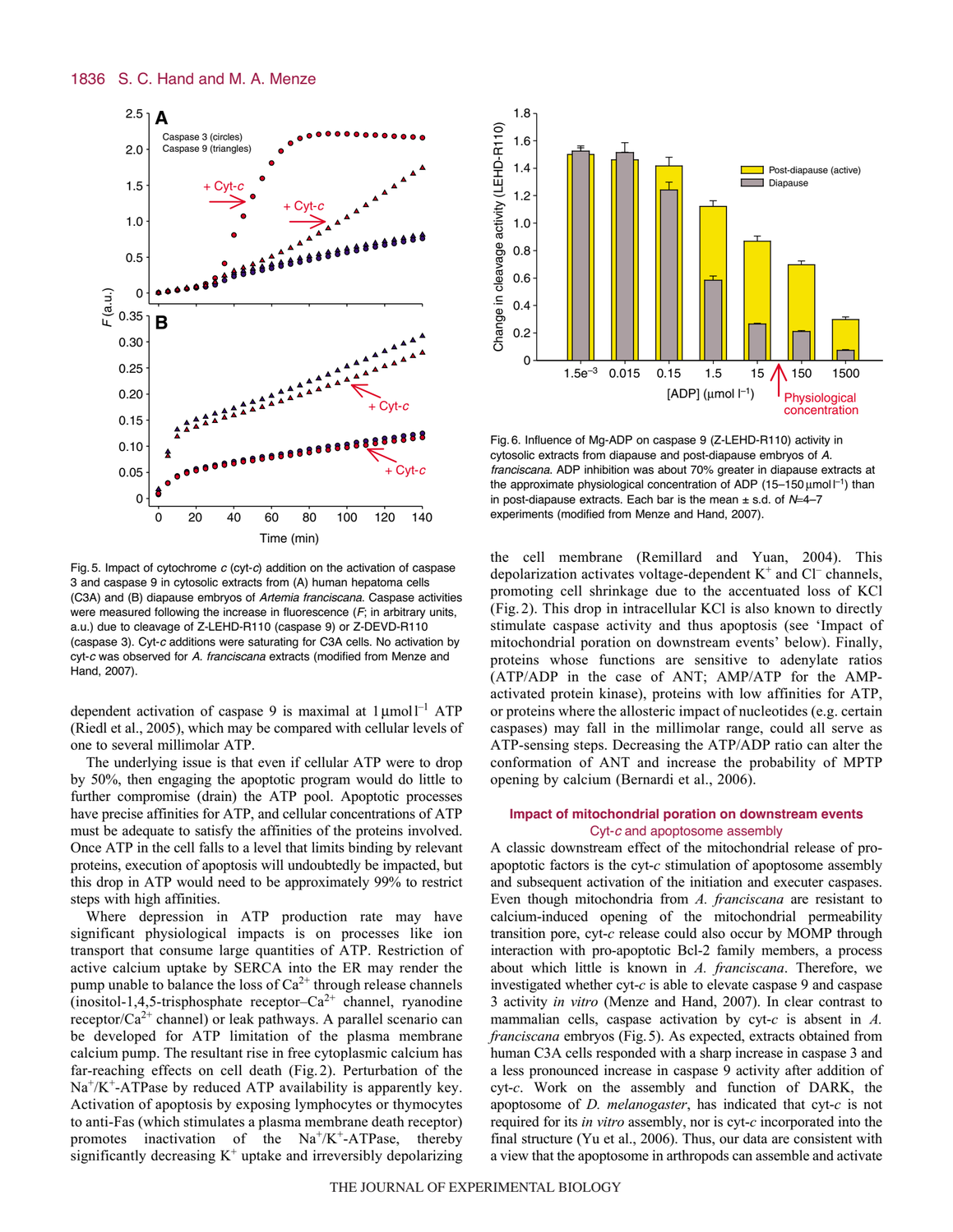caspases in the absence of cyt-*c*. Cyt-*c* participation is also absent in the activation of meta-caspases in yeast cells, which do not even contain an Apaf-1 homolog in their genome (Madeo et al., 2002). Fully establishing the evolutionary pattern for the involvement of cyt-*c* in the apoptotic cascade of eukaryotic organisms would be instructive from multiple perspectives. Integration of cyt-*c* signaling into the carefully balanced process of caspase activation requires many steps beyond the acquisition of intracellular organelles like mitochondria.

#### Caspase regulation

Despite the absence of a cyt-*c* effect, many basic features of caspase regulation in mammals are observed in *A. franciscana*. High intracellular nucleotide concentrations represent a critical prosurvival condition that prevents caspase activation due to the interaction with both cyt-*c* (Chandra et al., 2006) and caspase 9 (Chereau et al., 2005), whereas high intracellular potassium inhibits apoptosome formation by binding to Apaf-1 (Cain et al., 2001). Both regulatory effects are observed in *A. franciscana*, although the mechanisms of action are likely to differ.

Multiple species of adenylates and guanylates impact the caspase activities in *A. franciscana* (Menze and Hand, 2007) and, moreover, there are differences in response between diapause and non-diapause embryos to  $Mg^{2+}$ -ADP (Fig. 6). Analysis of the  $IC_{50}$  value showed that inhibition by Mg-ADP is far greater in diapause embryos  $(IC_{50} = 0.66 \mu mol l^{-1})$  than in post-diapause embryos  $(IC_{50} = 44.4 \mu mol l^{-1})$ . This observation is apt to be of physiological relevance and may represent a new mechanism to prevent caspase activation during cell stasis. In *A. franciscana* embryos, ADP levels remain constant during diapause (J. A. Covi, J. Reynolds and S.C.H., unpublished observations). Consequently, this pattern could prevent caspase activation under energy limitation when ATP levels fall. In mammalian systems a physiological role for ADP in caspase 9 regulation has not been reported (Chandra et al., 2006; Chereau et al., 2005), and ADP does not stimulate Apaf-1 activation of caspases (Riedl et al., 2005).

Another novel feature of *A. francsicana* caspases is that GTP inhibits caspase 9 activity, and the regulatory pattern for GTP on caspase 9 in *A. franciscana* embryos is very similar to that for ATP (Menze and Hand, 2007). Because intracellular GTP remains high  $(22 \text{mmol}^{-1})$  in embryos exposed to anoxia (Stocco et al., 1972), it could serve as a means to prevent maladaptive apoptosis during oxygen deprivation that otherwise might occur during the precipitous drop in ATP that occurs under anoxia (Carpenter and Hand, 1986; Stocco et al., 1972). The remarkably high levels of soluble guanylates present in *A. franciscana* embryos are a consequence of the huge stores of  $P^1, P^4$ -diguanosine 5'tetraphosphate (Gp4G) and its complex metabolic interconversions (Finamore and Warner, 1963; Stocco et al., 1972). The suggestion that in mammals GTP/dGTP may bind to cyt-*c*, prevent apoptosome formation, and thereby indirectly inhibit caspase activation (Chereau et al., 2005) cannot explain the GTP effect in *A. franciscana*. Rather, GTP apparently promotes a more direct inhibition by binding to caspase 9 or perhaps to the adaptor platform Apaf-1/Ced-4. Multiple mechanisms are in place that could serve to 'apply the brakes' to apoptosis during energy-limited states in *A. franciscana*.

#### **Concluding comments and future directions**

We have highlighted emerging issues that provide insight into how animals exposed to energy-limited states for extended periods do not experience cell death in any of its forms. While a mammalian cell's fate to die from necrosis *versus* apoptosis is dictated largely by the abundance of cellular ATP (Kroemer et al., 2007), compromised adenylate status does not activate either death routine in animals capable of severe metabolic arrest. The extended and simultaneous arrest of oxidative phosphorylation and glycolytic flux experienced by *A. franciscana* would be viewed as a 'bioenergetic catastrophe' (Kroemer et al., 2007) for mammalian cells. Yet the 4000 gastrula-stage cells of *A. franciscana* survive the condition under diapause and anoxia for months to years at room temperature. To be sure, *A. franciscana* is not a 'freak of nature'. Numerous species from 34 of 35 major animal phyla display the capacity for severe metabolic arrest (dormancy) at various points in their life cycles (Crowe and Clegg, 1973). Biological interpretations that place the findings from *A. franciscana* in an evolutionary context are hampered by the paucity of data on other tolerant species. Still, our current view is that characteristics discussed here for *A. franciscana* (e.g. lack of a functional MPTP) are apt to be features of many animal phyla. In contrast, the regulatory mechanisms for cell death that have evolved in mammals may have been linked to substantial trade-offs in tolerance to energy-limited states.

Unresolved questions are what is the signaling/sensing process by which a transient, moderate drop in ATP can stimulate initiation of apoptosis, or by which a more severe, prolonged drop favors necrosis? Is the ATP effect direct or indirect, i.e. mediated through an impact on another cellular process like ion homeostasis? Understanding these mechanisms might eliminate much controversy as to what governs progression along one *versus* another divergent pathway to cell death (Newmeyer and Ferguson-Miller, 2003). As we learn more about energy requirements for various forms of cell death, distinctions among subtypes are becoming blurred (Chiarugi, 2005). Evidence is building that the mitochondrial apoptotic pathway may bifurcate at the post-mitochondrial level, with one branch being caspase and ATP dependent, and another independent of both (Chiarugi, 2005).

There are marked differences in *A. franciscana* mitochondria, relative to those of mammals, in the MPTP and capacities for calcium uptake. Further, caspase activation in *A. franciscana* does not rely on cytrochrome *c* release from mitochondria, and its caspases show novel and interesting responses to nucleotides and calcium that may blunt activation that would readily occur under energy-limited conditions in mammalian cells. Yet there are areas where more data are required in order to piece together an integrated understanding of cell death pathways and their regulation in *A. franciscana*. In addition to the MPTP, information is needed on the regulation of MOMP *via* mechanisms comparable to Bax/Bak poration in mammals. What other pro-apoptotic factors (aside from cyt-*c*) may be potentially released by MOMP? How reliant is *A. franciscana* on IAPs for controlling caspase activity? How well developed is crosstalk between the ER and mitochondrion in *A. franciscana*, and are there features of mitochondrial fragmentation that place constraints on mitochondrial-based pathways for apoptosis? Such information will help explain how processes of cell death are blunted during states of metabolic arrest, and it may lead to new therapies for intervention to prevent cell death in disease states and during biostabilization of mammalian cells (Buchanan et al., 2005; Crowe et al., 2005; Elliott et al., 2006; Hand and Hagedorn, 2008; Liu et al., 2005; Menze et al., 2005a).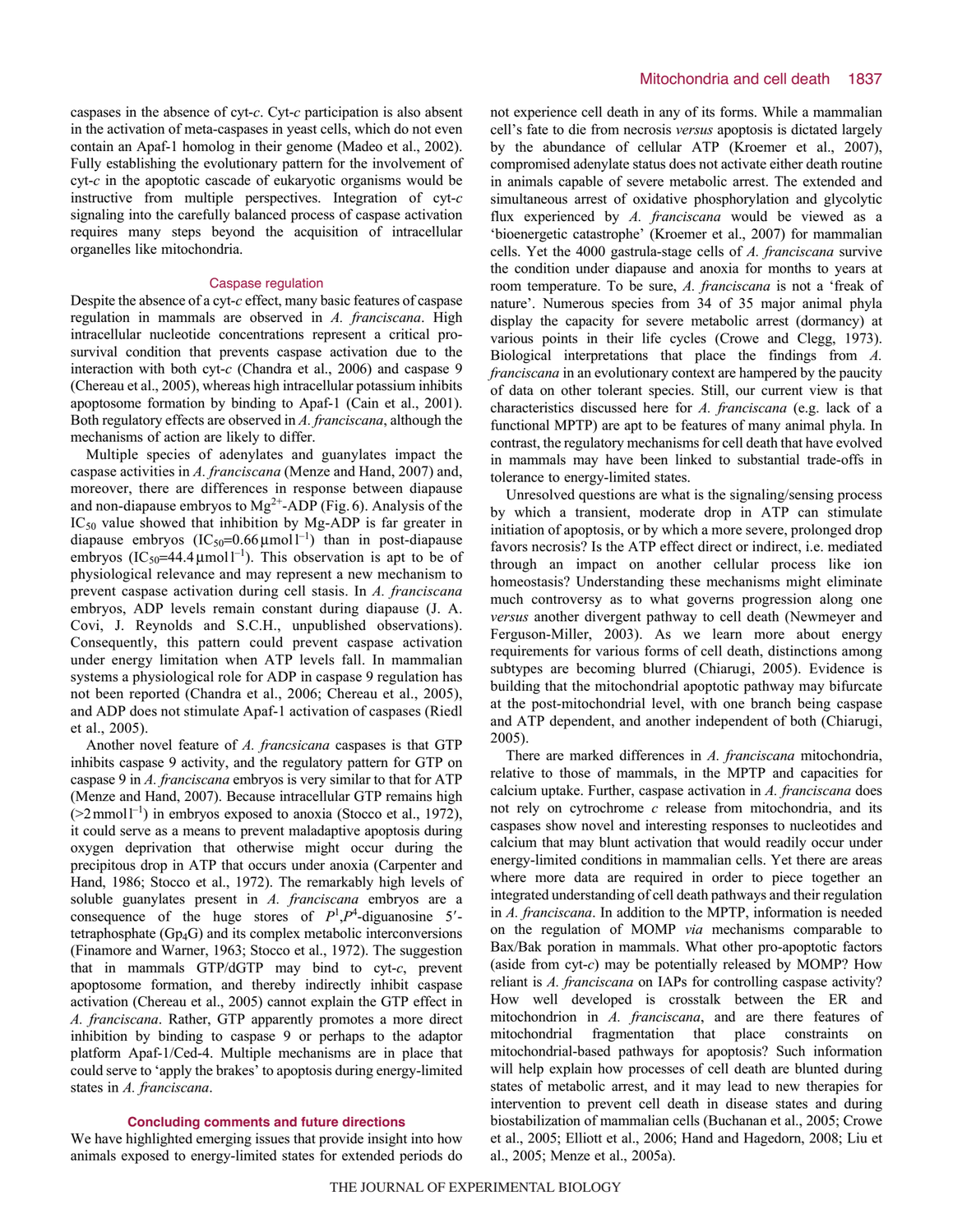This work was supported by NIH (Institute of General Medical Sciences) grant 1- RO1-GM071345-01 and Defense Advanced Research Projects Agency (DARPA) contract number N00173-01-1-G011.

#### **References**

- **Abdelwahid, E., Yokokura, T., Krieser, R. J., Balasundaram, S., Fowle, W. H. and White, K.** (2007). Mitochondrial disruption in Drosophila apoptosis. Dev. Cell **12**, 793-806.
- **Alvarez, J. and Montero, M.** (2002). Measuring [Ca2+] in the endoplasmic reticulum with aequorin. Cell Calcium **32**, 251-260.
- **Anchordoguy, T. and Hand, S.** (1995). Reactivation of ubiquitination in Artemia franciscana embryos during recovery from anoxia-induced quiescence. J. Exp. Biol. **198**, 1299-1305.
- **Anchordoguy, T. J. and Hand, S. C.** (1994). Acute blockage of the ubiquitin-mediated proteolytic pathway during invertebrate quiescence. Am. J. Physiol. **267**, R895-R900. **Anchordoguy, T. J., Hofmann, G. E. and Hand, S. C.** (1993). Extension of enzyme
- half-life during quiescence in Artemia embryos. Am J. Physiol. **264**, R85-R89. **Antignani, A. and Youle, R. J.** (2006). How do Bax and Bak lead to permeabilization of the outer mitochondrial membrane? Curr. Opin. Cell Biol. **18**, 685-689.
- **Arama, E., Bader, M., Srivastava, M., Bergmann, A. and Steller, H.** (2006). The two Drosophila cytochrome c proteins can function in both respiration and caspase activation. EMBO J. **25**, 232-243.
- **Arpagaus, S., Rawyler, A. and Braendle, R.** (2002). Occurrence and characteristics of the mitochondrial permeability transition in plants. J. Biol. Chem. **277**, 1780-1787.
- **Atlante, A., Giannattasio, S., Bobba, A., Gagliardi, S., Petragallo, V., Calissano, P., Marra, E. and Passarella, S.** (2005). An increase in the ATP levels occurs in cerebellar granule cells en route to apoptosis in which ATP derives from both oxidative phosphorylation and anaerobic glycolysis. Biochim. Biophys. Acta **1708**, 50-62.
- **Baines, C. P., Kaiser, R. A., Purcell, N. H., Blair, N. S., Osinska, H., Hambleton, M. A., Brunskill, E. W., Sayen, M. R., Gottlieb, R. A., Dorn, G. W. et al.** (2005). Loss of cyclophilin D reveals a critical role for mitochondrial permeability transition in cell death. Nature **434**, 658-662.
- **Baines, C. P., Kaiser, R. A., Sheiko, T., Craigen, W. J. and Molkentin, J. D.** (2007). Voltage-dependent anion channels are dispensable for mitochondrial-dependent cell death. Nat. Cell Biol. **9**, 550-555.
- **Basso, E., Fante, L., Fowlkes, J., Petronilli, V., Forte, M. A. and Bernardi, P.** (2005). Properties of the permeability transition pore in mitochondria devoid of Cyclophilin D. J. Biol. Chem. **280**, 18558-18561.
- **Belyaeva, E. A., Glazunov, V. V. and Korotkov, S. M.** (2002). Cyclosporin Asensitive permeability transition pore is involved in Cd(2+)-induced dysfunction of isolated rat liver mitochondria: doubts no more. Arch. Biochem. Biophys. **405**, 252- 264.
- **Bernardi, P.** (1992). Modulation of the mitochondrial cyclosporin A-sensitive permeability transition pore by the proton electrochemical gradient. Evidence that the pore can be opened by membrane depolarization. J. Biol. Chem. **267**, 8834-8839.
- **Bernardi, P.** (1996). The permeability transition pore. Control points of a cyclosporin A-sensitive mitochondrial channel involved in cell death. Biochim. Biophys. Acta **1275**, 5-9.
- **Bernardi, P.** (1999). Mitochondrial transport of cations: channels, exchangers, and permeability transition. Physiol. Rev. **79**, 1127-1155.
- **Bernardi, P., Scorrano, L., Colonna, R., Petronilli, V. and Di Lisa, F.** (1999). Mitochondria and cell death. Mechanistic aspects and methodological issues. Eur. J. Biochem. **264**, 687-701.
- **Bernardi, P., Krauskopf, A., Basso, E., Petronilli, V., Blalchy-Dyson, E., Di Lisa, F.** and Forte, M. A. (2006). The mitochondrial permeability transition from in vitro artifact to disease target. FEBS J. **273**, 2077-2099.
- **Bossy-Wetzel, E., Newmeyer, D. D. and Green, D. R.** (1998). Mitochondrial cytochrome c release in apoptosis occurs upstream of DEVD-specific caspase activation and independently of mitochondrial transmembrane depolarization. EMBO J. **17**, 37-49.
- **Boutilier, R. G. and St-Pierre, J.** (2002). Adaptive plasticity of skeletal muscle energetics in hibernating frogs: mitochondrial proton leak during metabolic depression. J. Exp. Biol. **205**, 2287-2296.
- **Brand, M. D., Chien, L. F., Ainscow, E. K., Rolfe, D. F. and Porter, R. K.** (1994). The causes and functions of mitochondrial proton leak. Biochim. Biophys. Acta **1187**, 132-139.
- **Brookes, P. S., Yoon, Y., Robotham, J. L., Anders, M. W. and Sheu, S. S.** (2004). Calcium, ATP, and ROS: a mitochondrial love-hate triangle. Am. J. Physiol. **287**, C817-C833.
- **Brunelle, J. K., Shroff, E. H., Perlman, H., Strasser, A., Moraes, C. T., Flavell, R. A., Danial, N. N., Keith, B., Thompson, C. B. and Chandel, N. S.** (2007). Loss of Mcl-1 protein and inhibition of electron transport chain together induce anoxic cell death. Mol. Cell. Biol. **27**, 1222-1235.
- **Brustovetsky, N., Tropschug, M., Heimpel, S., Heidkamper, D. and Klingenberg, M.** (2002). A large Ca2+-dependent channel formed by recombinant ADP/ATP carrier from Neurospora crassa resembles the mitochondrial permeability transition pore. Biochemistry **41**, 11804-11811.
- **Buchanan, S. S., Menze, M. A., Hand, S. C., Pyatt, D. W. and Carpenter, J. F.** (2005). Cryopreservation of human hematopoetic stem and progenitor cells loaded with trehalose: transient permeabilization via the adenosine triphosphate-dependent P2Z receptor channel. Cell Preserv. Technol. **3**, 212-222.
- **Buck, L. T. and Hochachka, P. W.** (1993). Anoxic suppression of Na(+)-K(+)-ATPase and constant membrane potential in hepatocytes: support for channel arrest. Am. J. Physiol. **265**, R1020-R1025.
- **Cain, K., Langlais, C., Sun, X. M., Brown, D. G. and Cohen, G. M.** (2001). Physiological concentrations of K+ inhibit cytochrome c-dependent formation of the apoptosome. J. Biol. Chem. **276**, 41985-41990.
- **Carpenter, J. F. and Hand, S. C.** (1986). Arrestment of carbohydrate-metabolism during anaerobic dormancy and aerobic acidosis in Artemia embryos-determination of Ph-sensitive control points. J. Comp. Physiol. B **156**, 451-459.
- **Challa, M., Malladi, S., Pellock, B. J., Dresnek, D., Varadarajan, S., Yin, Y. W., White, K. and Bratton, S. B.** (2007). Drosophila Omi, a mitochondrial-localized IAP antagonist and proapoptotic serine protease. EMBO J. **26**, 3144-3156.
- **Chandra, D., Bratton, S. B., Person, M. D., Tian, Y., Martin, A. G., Ayres, M., Fearnhead, H. O., Gandhi, V. and Tang, D. G.** (2006). Intracellular nucleotides act as critical prosurvival factors by binding to cytochrome c and inhibiting apoptosome. Cell **125**, 1333-1346.
- **Chereau, D., Zou, H., Spada, A. P. and Wu, J. C.** (2005). A nucleotide binding site in caspase-9 regulates apoptosome activation. Biochemistry **44**, 4971-4976.
- **Chiarugi, A.** (2005). "Simple but not simpler": toward a unified picture of energy requirements in cell death. FASEB J. **19**, 1783-1788.
- **Chipuk, J. E., Bouchier-Hayes, L., Kuwana, T., Newmeyer, D. D. and Green, D. R.** (2005). PUMA couples the nuclear and cytoplasmic proapoptotic function of p53. Science **309**, 1732-1735.
- **Clegg, J.** (1997). Embryos of Artemia franciscana survive four years of continuous anoxia: the case for complete metabolic rate depression. J. Exp. Biol. **200**, 467-475.
- **Clegg, J. S., Drinkwater, L. E. and Sorgeloos, P.** (1996). The metabolic status of diapause embryos of Artemia franciscana (SFB). Physiol. Zool. **69**, 49-66.
- **Covi, J. A. and Hand, S. C.** (2005). V-ATPase expression during development of Artemia franciscana embryos: potential role for proton gradients in anoxia signaling. J. Exp. Biol. **208**, 2783-2798.
- **Covi, J. A. and Hand, S. C.** (2007). Energizing an invertebrate embryo: bafilomycindependent respiration and the metabolic cost of proton pumping by the V-ATPase. Physiol. Biochem. Zool. **80**, 422-432.
- **Covi, J. A., Treleaven, W. D. and Hand, S. C.** (2005). V-ATPase inhibition prevents recovery from anoxia in *Artemia franciscana* embryos: quiescence signaling through dissipation of proton gradients. J. Exp. Biol. **208**, 2799-2808.
- **Crompton, M.** (1999). The mitochondrial permeability transition pore and its role in cell death. Biochem. J. **341**, 233-249.
- **Crowe, J. H. and Clegg, J. S.** (1973). Anhydrobiosis. Stroudsburg: Dowden, Hutchinson and Ross.
- **Crowe, J. H., Crowe, L. M., Wolkers, W. F., Oliver, A. E., Ma, X., Auh, J.-H., Tang, M., Zhu, S., Norris, J. and Tablin, F.** (2005). Stabilization of dry mammalian cells: lessons from nature. Integr. Comp. Biol. **45**, 810-820.
- **de Graaf, A. O., Meijerink, J. P., van den Heuvel, L. P., DeAbreu, R. A., de Witte, T., Jansen, J. H. and Smeitink, J. A.** (2002). Bcl-2 protects against apoptosis induced by antimycin A and bongkrekic acid without restoring cellular ATP levels. Biochim. Biophys. Acta **1554**, 57-65.
- **Denlinger, D. L.** (2002). Regulation of diapause. Annu. Rev. Entomol. **47**, 93-122.
- **Deryabina, Y. I., Isakova, E. P., Shurubor, E. I. and Zvyagilskaya, R. A.** (2004). Calcium-dependent nonspecific permeability of the inner mitochondrial membrane is not induced in mitochondria of the yeast Endomyces magnusii. Biochemistry Mosc. **69**, 1025-1033.
- **Dierks, T., Salentin, A., Heberger, C. and Kramer, R.** (1990a). The mitochondrial aspartate glutamate and Adp/Atp carrier switch from obligate counterexchange to unidirectional transport after modification by Sh-reagents. Biochim. Biophys. Acta **1028**, 268-280.
- **Dierks, T., Salentin, A. and Kramer, R.** (1990b). Pore-like and carrier-like properties of the mitochondrial aspartate glutamate carrier after modification by Sh-reagents – evidence for a preformed channel as a structural requirement of carrier-mediated transport. Biochim. Biophys. Acta **1028**, 281-288.
- **Donovan, N., Becker, E. B., Konishi, Y. and Bonni, A.** (2002). JNK phosphorylation and activation of BAD couples the stress-activated signaling pathway to the cell death machinery. J. Biol. Chem. **277**, 40944-40949.
- **Eads, B. D. and Hand, S. C.** (2003a). Mitochondrial mRNA stability and polyadenylation during anoxia-induced quiescence in the brine shrimp Artemia franciscana. J. Exp. Biol. **206**, 3681-3692.
- **Eads, B. D. and Hand, S. C.** (2003b). Transcriptional initiation under conditions of anoxia-induced quiescence in mitochondria from Artemia franciscana embryos. J. Exp. Biol. **206**, 577-589.
- **Edinger, A. L. and Thompson, C. B.** (2004). Death by design: apoptosis, necrosis and autophagy. Curr. Opin. Cell Biol. **16**, 663-669.
- **Eguchi, Y., Shimizu, S. and Tsujimoto, Y.** (1997). Intracellular ATP levels determine cell death fate by apoptosis or necrosis. Cancer Res. **57**, 1835-1840.
- **Elliott, G. D., Liu, X. H., Cusick, J. L., Menze, M., Vincent, J., Witt, T., Hand, S. and Toner, M.** (2006). Trehalose uptake through P2X(7) purinergic channels provides dehydration protection. Cryobiology **52**, 114-127.
- **Fan, M., Goodwin, M., Vu, T., Brantley-Finley, C., Gaarde, W. A. and Chambers, T. C.** (2000). Vinblastine-induced phosphorylation of Bcl-2 and Bcl-XL is mediated by JNK and occurs in parallel with inactivation of the Raf-1/MEK/ERK cascade. J. Biol. Chem. **275**, 29980-29985.
- **Ferri, K. F. and Kroemer, G.** (2001). Organelle-specific initiation of cell death pathways. Nat. Cell Biol. **3**, E255-E263.
- **Finamore, F. J. and Warner, A. H.** (1963). The occurrence of P1, P4-diguanosine 5'-
- tetraphosphate in brine shrimp eggs. J. Biol. Chem. **238**, 344-348. **Fraser, K. P., Houlihan, D. F., Lutz, P. L., Leone-Kabler, S., Manuel, L. and Brechin, J. G.** (2001). Complete suppression of protein synthesis during anoxia with no post-anoxia protein synthesis debt in the red-eared slider turtle Trachemys scripta elegans. J. Exp. Biol. **204**, 4353-4360.
- **Gnaiger, E., Mendez, G. and Hand, S. C.** (2000). High phosphorylation efficiency and depression of uncoupled respiration in mitochondria under hypoxia. Proc. Natl. Acad. Sci. USA **97**, 11080-11085.
- **Gross, A., McDonnell, J. M. and Korsmeyer, S. J.** (1999). BCL-2 family members and the mitochondria in apoptosis. Genes Dev. **13**, 1899-1911.
- **Gunter, T. E. and Pfeiffer, D. R.** (1990). Mechanisms by which mitochondria transport calcium. Am. J. Physiol. **258**, C755-C786.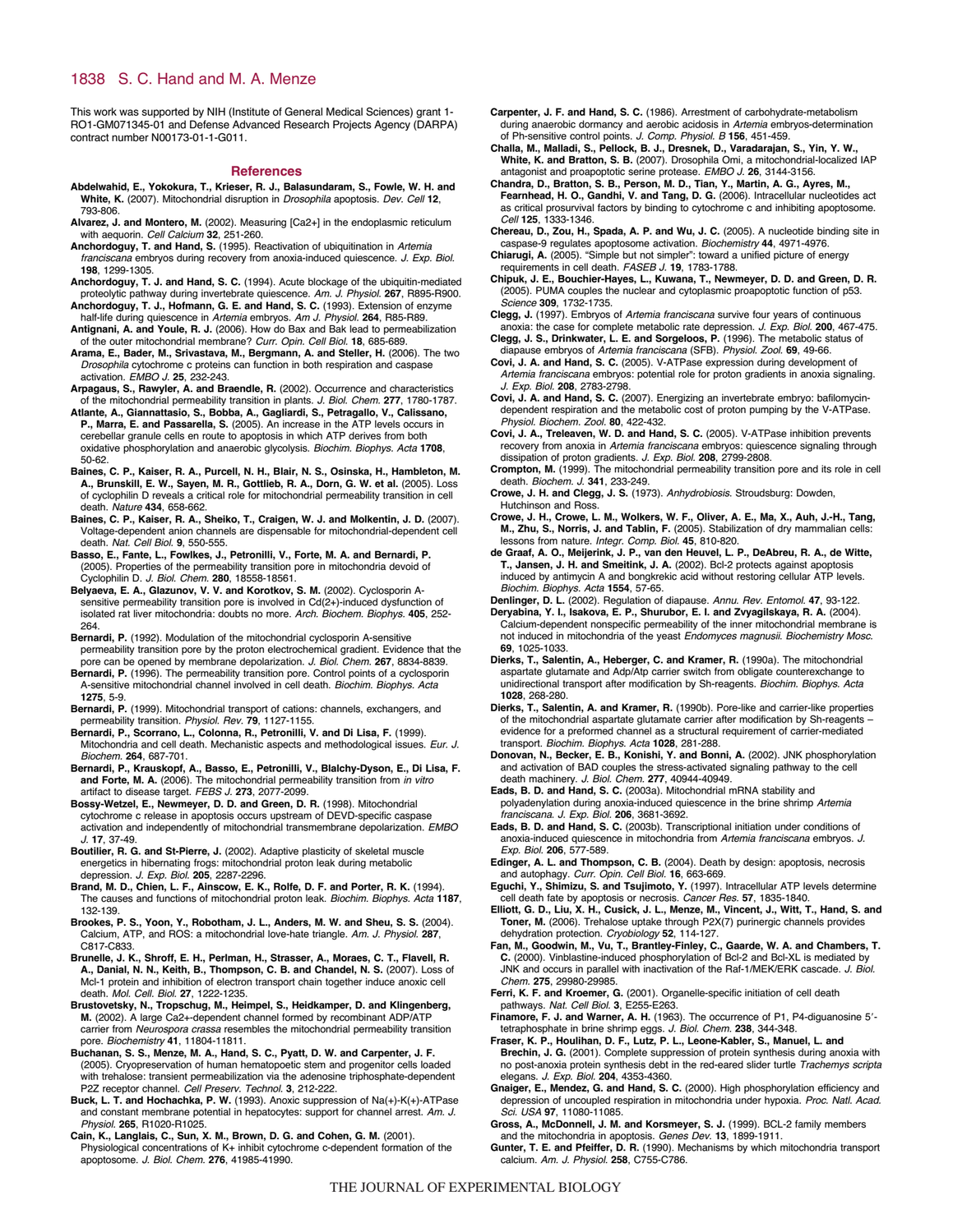- **Gunter, T. E., Buntinas, L., Sparagna, G., Eliseev, R. and Gunter, K.** (2000). Mitochondrial calcium transport: mechanisms and functions. Cell Calcium **28**, 285- 296.
- **Gunter, T. E., Yule, D. I., Gunter, K. K., Eliseev, R. A. and Salter, J. D.** (2004). Calcium and mitochondria. FEBS Lett. **567**, 96-102.
- **Guppy, M. and Withers, P.** (1999). Metabolic depression in animals: physiological perspectives and biochemical generalizations. Biol. Rev. Camb. Philos. Soc. **74**, 1- 40.
- **Halestrap, A. P. and Brennerb, C.** (2003). The adenine nucleotide translocase: a central component of the mitochondrial permeability transition pore and key player in cell death. Curr. Med. Chem. **10**, 1507-1525.
- **Halestrap, A. P., Doran, E., Gillespie, J. P. and O'Toole, A.** (2000). Mitochondria and cell death. Biochem. Soc. Trans. **28**, 170-177.
- Hand, S. C. (1998). Quiescence in Artemia franciscana embryos: reversible arrest of metabolism and gene expression at low oxygen levels. J. Exp. Biol. **201**, 1233-1242.
- **Hand, S. C. and Hagedorn, M.** (2008). New approaches for cell and animal preservation: lessons from aquatic organisms. In Oceans and Human Health: Risks and Remedies from the Seas (ed. P. J. Walsh, L. E. Smith, L. E. Fleming, H. Solo-Gabriele and W. H. Gerwick), pp. 611-629. New York: Academic Press.
- **Hand, S. C. and Hardewig, I.** (1996). Downregulation of cellular metabolism during environmental stress: mechanisms and implications. Annu. Rev. Physiol. **58**, 539- 563.
- **Hand, S. C., Podrabsky, J. E., Eads, B. D. and Van Breukelen, F.** (2001). Interrupted development in aquatic organism: ecological context and physiological mechanism. In Environment and Animal Development. Genes, Life Histories and Plasticity (ed. D. Atkinson and M. Thorndyke), pp. 219-234. Oxford: BIOS Scientific Publishers.
- **Hardewig, I., Anchordoguy, T. J., Crawford, D. L. and Hand, S. C.** (1996). Profiles of nuclear and mitochondrial encoded mRNAs in developing and quiescent embryos of Artemia franciscana. Mol. Cell. Biochem. **158**, 139-147.
- **Hawkins, A. J. S.** (1991). Protein turnover: a functional appraisal. Funct. Ecol. **5**, 222- 233.
- **Haworth, R. A. and Hunter, D. R.** (1979). The Ca2+-induced membrane transition in mitochondria. II. Nature of the Ca2+ trigger site. Arch. Biochem. Biophys. **195**, 460- 467.
- Hay, B. A. and Guo, M. (2006). Caspase-dependent cell death in *Drosophila. Annu.* Rev. Cell Dev. Biol. **22**, 623-650.
- **Hay, B. A., Huh, J. R. and Guo, M.** (2004). The genetics of cell death: approaches, insights and opportunities in Drosophila. Nat. Rev. Genet. **5**, 911-922.
- **He, L. and Lemasters, J. J.** (2002). Regulated and unregulated mitochondrial permeability transition pores: a new paradigm of pore structure and function? FEBS Lett. **512**, 1-7.
- **Hochachka, P. W.** (1986). Defense strategies against hypoxia and hypothermia. Science **231**, 234-241.
- **Hochachka, P. W. and Guppy, M.** (1987). Metabolic Arrest and the Control of Biological Time. Cambridge, MA: Harvard University Press.
- **Hofmann, G. E. and Hand, S. C.** (1990). Arrest of cytochrome-c oxidase synthesis coordinated with catabolic arrest in dormant Artemia embryos. Am. J. Physiol. **258**, R1184-R1191.
- **Hofmann, G. E. and Hand, S. C.** (1994). Global arrest of translation during invertebrate quiescence. Proc. Natl. Acad. Sci. USA **91**, 8492-8496.
- **Hsu, Y. T., Wolter, K. G. and Youle, R. J.** (1997). Cytosol-to-membrane redistribution of Bax and Bcl-X(L) during apoptosis. Proc. Natl. Acad. Sci. USA **94**, 3668-3672. **Hunter, D. R., Haworth, R. A. and Southard, J. H.** (1976). Relationship between
- configuration, function, and permeability in calcium-treated mitochondria. J. Biol. Chem. **251**, 5069-5077.
- **Igaki, T. and Miura, M.** (2004). Role of Bcl-2 family members in invertebrates.
- Biochim. Biophys. Acta **1644**, 73-81. **Igaki, T., Suzuki, Y., Tokushige, N., Aonuma, H., Takahashi, R. and Miura, M.** (2007). Evolution of mitochondrial cell death pathway: proapoptotic role of HtrA2/Omi in Drosophila. Biochem. Biophys. Res. Commun. **356**, 993-997.
- **Izyumov, D. S., Avetisyan, A. V., Pletjushkina, O. Y., Sakharov, D. V., Wirtz, K. W., Chernyak, B. V. and Skulachev, V. P.** (2004). "Wages of fear": transient threefold decrease in intracellular ATP level imposes apoptosis. Biochim. Biophys. Acta **1658**, 141-147.
- **Jagasia, R., Grote, P., Westermann, B. and Conradt, B.** (2005). DRP-1-mediated mitochondrial fragmentation during EGL-1-induced cell death in C. elegans. Nature **433**, 754-760.
- **Jung, D. W., Bradshaw, P. C. and Pfeiffer, D. R.** (1997). Properties of a cyclosporininsensitive permeability transition pore in yeast mitochondria. J. Biol. Chem. **272**, 21104-21112.
- **Kakkar, P. and Singh, B. K.** (2007). Mitochondria: a hub of redox activities and cellular distress control. Mol. Cell. Biochem. **305**, 235-253.
- **Kass, G. E., Eriksson, J. E., Weis, M., Orrenius, S. and Chow, S. C.** (1996). Chromatin condensation during apoptosis requires ATP. Biochem. J. **318**, 749-752.
- **Kokoszka, J. E., Waymire, K. G., Levy, S. E., Sligh, J. E., Cai, J., Jones, D. P., MacGregor, G. R. and Wallace, D. C.** (2004). The ADP/ATP translocator is not essential for the mitochondrial permeability transition pore. Nature **427**, 461-465.
- **Kornbluth, S. and White, K.** (2005). Apoptosis in Drosophila: neither fish nor fowl (nor man, nor worm). J. Cell Sci. **118**, 1779-1787.
- **Krauskopf, A., Eriksson, O., Craigen, W. J., Forte, M. A. and Bernardi, P.** (2006). Properties of the permeability transition in VDAC1(–/–) mitochondria. Biochim. Biophys. Acta **1757**, 590-595.
- **Kroemer, G., Petit, P., Zamzami, N., Vayssiere, J. L. and Mignotte, B.** (1995). The biochemistry of programmed cell death. FASEB J. **9**, 1277-1287.
- **Kroemer, G., El-Deiry, W. S., Golstein, P., Peter, M. E., Vaux, D., Vandenabeele, P., Zhivotovsky, B., Blagosklonny, M. V., Malorni, W., Knight, R. A. et al.** (2005). Classification of cell death: recommendations of the Nomenclature Committee on Cell Death. Cell Death Differ. **12** Suppl. 2, 1463-1467.
- **Kroemer, G., Galluzzi, L. and Brenner, C.** (2007). Mitochondrial membrane permeabilization in cell death. Physiol. Rev. **87**, 99-163.
- **Kwast, K. E. and Hand, S. C.** (1996a). Acute depression of mitochondrial protein synthesis during anoxia: contributions of oxygen sensing, matrix acidification, and redox state. J. Biol. Chem. **271**, 7313-7319.
- **Kwast, K. E. and Hand, S. C.** (1996b). Oxygen and pH regulation of protein synthesis in mitochondria from Artemia franciscana embryos. Biochem. J. **313**, 207-213.
- **Land, S. C. and Hochachka, P. W.** (1994). Protein turnover during metabolic arrest in turtle hepatocytes: role and energy dependence of proteolysis. Am. J. Physiol. **266**, C1028-C1036.
- **Land, S. C., Buck, L. T. and Hochachka, P. W.** (1993). Response of protein synthesis to anoxia and recovery in anoxia-tolerant hepatocytes. Am. J. Physiol. **265**, R41-R48.
- Lees, A. D. (1955). Physiology of Diapause in Arthropods. Cambridge: Cambridge University Press.
- **Lei, K. and Davis, R. J.** (2003). JNK phosphorylation of Bim-related members of the Bcl2 family induces Bax-dependent apoptosis. Proc. Natl. Acad. Sci. USA **100**, 2432-2437.
- **Leist, M., Single, B., Castoldi, A. F., Kuhnle, S. and Nicotera, P.** (1997). Intracellular adenosine triphosphate (ATP) concentration: a switch in the decision between apoptosis and necrosis. J. Exp. Med. **185**, 1481-1486.
- **Liston, P., Fong, W. G. and Korneluk, R. G.** (2003). The inhibitors of apoptosis: there is more to life than Bcl2. Oncogene **22**, 8568-8580.
- **Liu, X., Kim, C. N., Yang, J., Jemmerson, R. and Wang, X.** (1996). Induction of apoptotic program in cell-free extracts: requirement for dATP and cytochrome c. Cell **86**, 147-157.
- **Liu, X. H., Aksan, A., Menze, M. A., Hand, S. C. and Toner, M.** (2005). Trehalose loading through the mitochondrial permeability transition pore enhances desiccation tolerance in rat liver mitochondria. Biochim. Biophys. Acta **1717**, 21-26.
- **Low, R. L.** (2003). Mitochondrial Endonuclease G function in apoptosis and mtDNA metabolism: a historical perspective. Mitochondrion **2**, 225-236.
- **Lucken-Ardjomande, S. and Martinou, J. C.** (2005). Newcomers in the process of mitochondrial permeabilization. J. Cell Sci. **118**, 473-483.
- **Lum, J. J., DeBerardinis, R. J. and Thompson, C. B.** (2005). Autophagy in metazoans: cell survival in the land of plenty. Nat. Rev. Mol. Cell Biol. **6**, 439-448.
- **Lutz, P. L. and Milton, S. L.** (2004). Negotiating brain anoxia survival in the turtle. J. Exp. Biol. **207**, 3141-3147.
- **Madeo, F., Herker, E., Maldener, C., Wissing, S., Lachelt, S., Herlan, M., Fehr, M., Lauber, K., Sigrist, S. J., Wesselborg, S. et al.** (2002). A caspase-related protease regulates apoptosis in yeast. Mol. Cell **9**, 911-917.
- **Marton, A., Mihalik, R., Bratincsak, A., Adleff, V., Petak, I., Vegh, M., Bauer, P. I. and Krajcsi, P.** (1997). Apoptotic cell death induced by inhibitors of energy conservation-Bcl-2 inhibits apoptosis downstream of a fall of ATP level. Eur. J. Biochem. **250**, 467-475.
- McClintock, D. S., Santore, M. T., Lee, V. Y., Brunelle, J., Budinger, G. R., Zong,<br>W. X., Thompson, C. B., Hay, N. and Chandel, N. S. (2002). Bcl-2 family members<br>and functional electron transport chain regulate oxygen de death. Mol. Cell. Biol. **22**, 94-104.
- **Means, J. C., Muro, I. and Clem, R. J.** (2005). Lack of involvement of mitochondrial factors in caspase activation in a Drosophila cell-free system. Cell Death Differ. **13**, 1222-1234.
- **Melino, G., Knight, R. A. and Nicotera, P.** (2005). How many ways to die? How many different models of cell death? Cell Death Differ. **12** Suppl. 2, 1457-1462.
- **Menze, M. A. and Hand, S. C.** (2007). Caspase activity during cell stasis: avoidance of apoptosis in an invertebrate extremophile, Artemia franciscana. Am. J. Physiol. **292**, R2039-R2047.
- **Menze, M. A., Clavenna, M. J. and Hand, S. C.** (2005a). Depression of cell metabolism and proliferation by membrane-permeable and -impermeable modulators: role for AMP-to-ATP ratio. Am. J. Physiol. **288**, R501-R510.
- **Menze, M. A., Hutchinson, K., Laborde, S. M. and Hand, S. C.** (2005b). Mitochondrial permeability transition in the crustacean Artemia franciscana: absence of a calcium-regulated pore in the face of profound calcium storage. Am. J. Physiol. **289**, R68-R76.
- **Mills, K., Daish, T., Harvey, K. F., Pfleger, C. M., Hariharan, I. K. and Kumar, S.** (2006). The Drosophila melanogaster Apaf-1 homologue ARK is required for most, but not all, programmed cell death. J. Cell Biol. **172**, 809-815.
- **Modjtahedi, N., Giordanetto, F., Madeo, F. and Kroemer, G.** (2006). Apoptosis-inducing factor: vital and lethal. Trends Cell Biol. **16**, 264-272.
- **Newmeyer, D. D. and Ferguson-Miller, S.** (2003). Mitochondria: releasing power for life and unleashing the machineries of death. Cell **112**, 481-490.
- **Nicholls, D. G. and Chalmers, S.** (2004). The integration of mitochondrial calcium transport and storage. J. Bioenerg. Biomembr. **36**, 277-281.
- **Nicotera, P. and Melino, G.** (2004). Regulation of the apoptosis-necrosis switch. Oncogene **23**, 2757-2765.
- **Nicotera, P., Leist, M. and Ferrando-May, E.** (1998). Intracellular ATP, a switch in
- the decision between apoptosis and necrosis. Toxicol. Lett. **102-103**, 139-142. **Nicotera, P., Leist, M., Fava, E., Berliocchi, L. and Volbracht, C.** (2000). Energy requirement for caspase activation and neuronal cell death. Brain Pathol. **10**, 276- 282.
- **Orrenius, S., Gogvadze, V. and Zhivotovsky, B.** (2007). Mitochondrial oxidative
- stress: implications for cell death. Annu. Rev. Pharmacol. Toxicol. **47**, 143-183. **Pakay, J. L., Hobbs, A. A., Kimball, S. R. and Guppy, M.** (2003). The role of eukaryotic initiation factor 2alpha during the metabolic depression associated with estivation. J. Exp. Biol. **206**, 2363-2371.
- **Parrish, J., Li, L., Klotz, K., Ledwich, D., Wang, X. and Xue, D.** (2001). Mitochondrial endonuclease G is important for apoptosis in C. elegans. Nature **412**, 90-94.
- **Passarella, S., Atlante, A., Valenti, D. and de Bari, L.** (2003). The role of mitochondrial transport in energy metabolism. Mitochondrion **2**, 319-343. **Petronilli, V., Cola, C. and Bernardi, P.** (1993a). Modulation of the mitochondrial cyclosporin A-sensitive permeability transition pore. II. The minimal requirements for